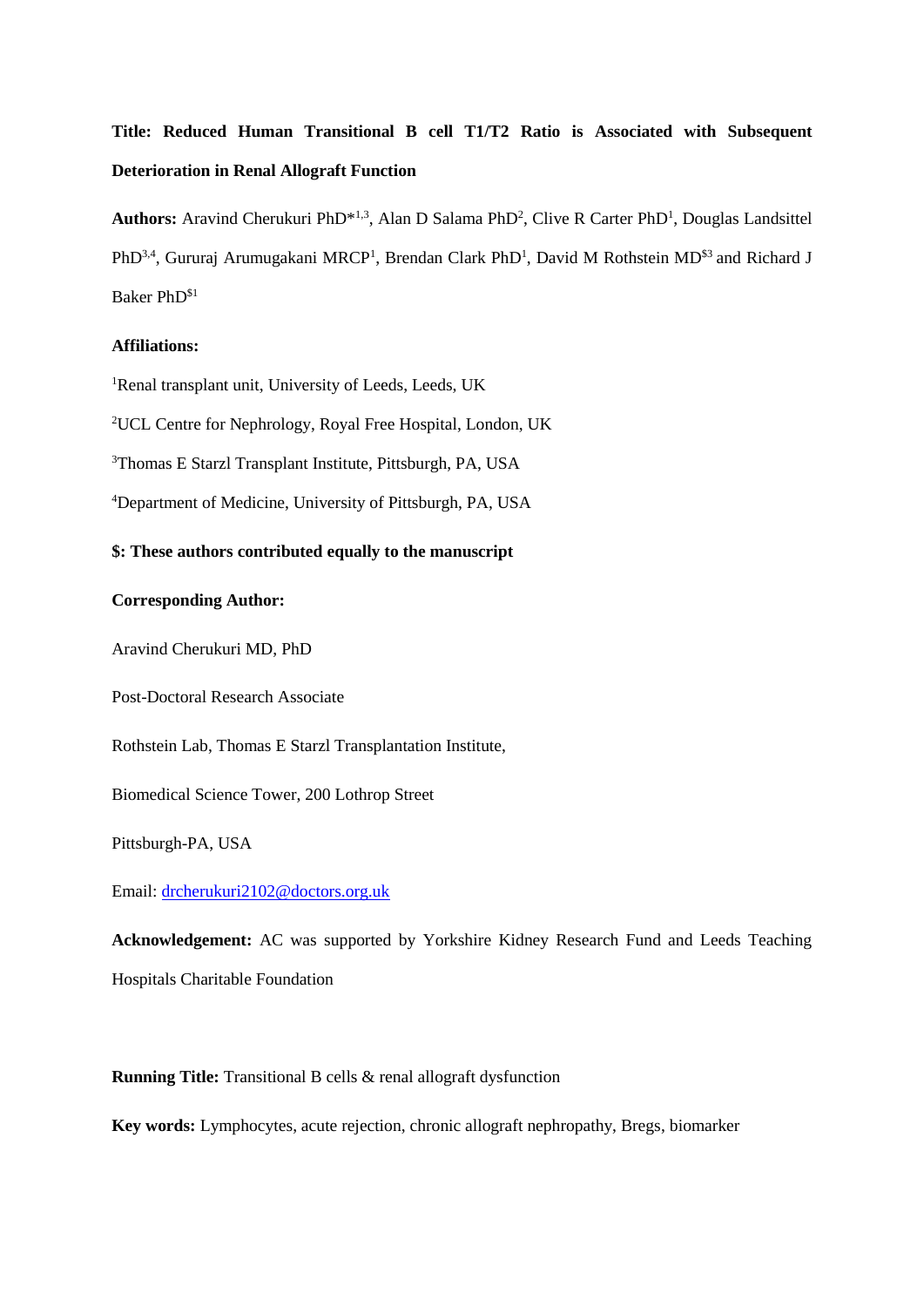# **Abstract**

Human Transitional B cells (TrB) express relatively high IL-10 and low TNF- $\alpha$  levels, which correlate with B regulatory (Breg) activity *in vitro.* Herein, we aimed to further define Breg phenotype and determine whether Bregs can serve as a prognostic marker for renal allograft dysfunction (graft loss or two-fold fall in eGFR). TrBs can be divided into T1 and T2 subsets based on surface phenotype. T1 cells express a significantly higher IL-10:TNF-α ratio than T2 cells or other B subsets. When analyzed in 45 kidney transplant recipients (KTRs) at the time of late for-cause biopsy, the T1/T2 ratio was independently associated with allograft dysfunction over the next 5 years. Next, the T1/T2 ratio was examined in an independent set of 97 clinically stable KTRs 2 years post-transplant. Again, the T1/T2 ratio was strongly and independently associated with allograft dysfunction over the ensuing five years. In these clinically quiescent patients, a low T1/T2 ratio identified a sub-group (n=41) in which 35% developed allograft dysfunction (with 25% losing their allografts), whereas no patients with a high ratio developed graft dysfunction (n=56). In both the initial study and validation groups, T1/T2 ratio was a much stronger predictor of graft dysfunction than DSA or eGFR. Thus, the T1/T2 ratio, a relative measure of Bregs expressing an anti-inflammatory cytokine profile, is a novel prognostic marker that might inform individualized immunosuppression.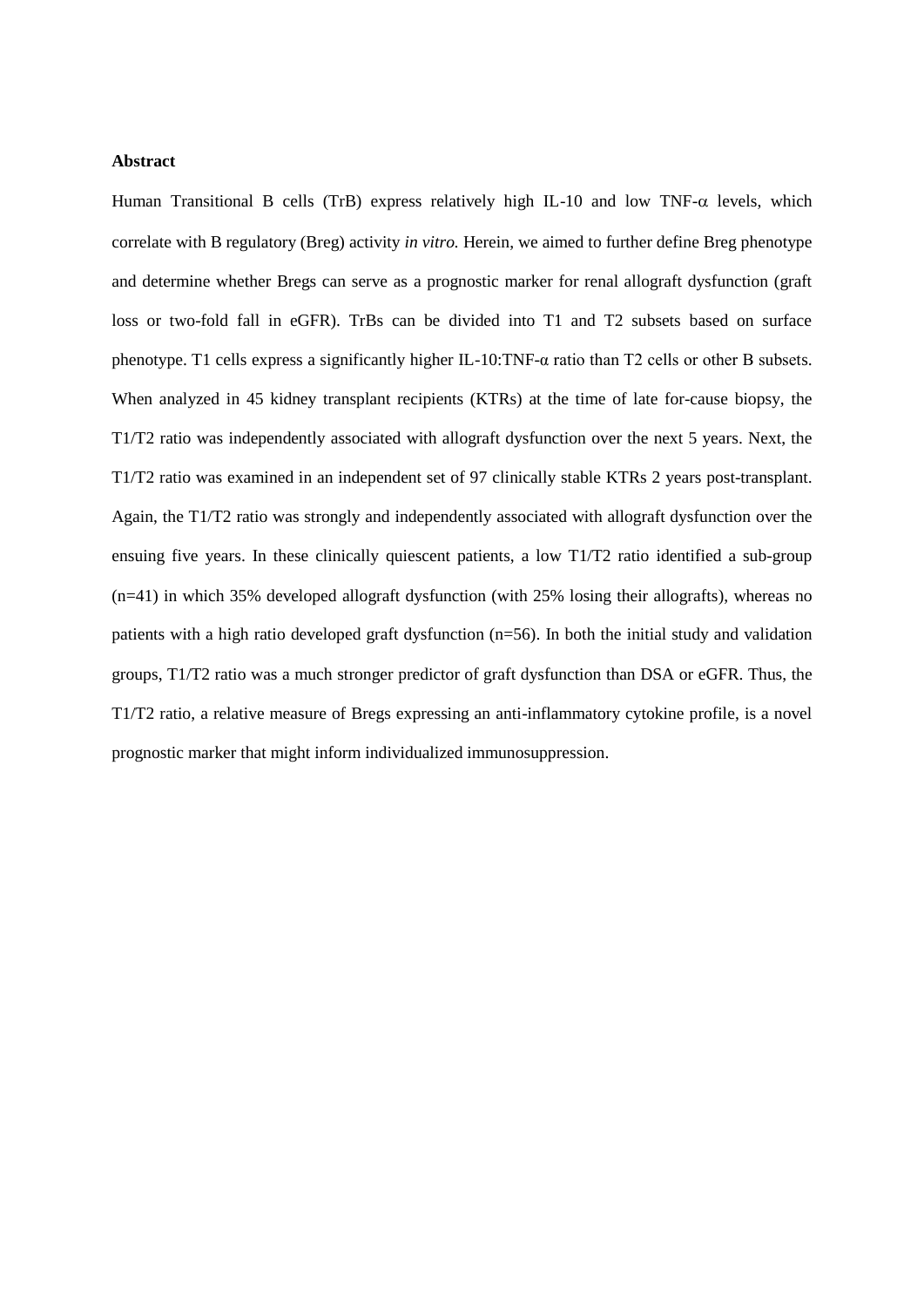## **Introduction**

Kidney transplantation is the treatment of choice for patients with end-stage kidney disease, conferring improved quality of life and survival while reducing costs [\(1\)](#page-14-0). Despite remarkable shortterm outcomes, there is continued graft loss such that by 10 years, 25-35% of recipients lose their transplants [\(2,](#page-15-0) [3\)](#page-15-1). Importantly, return to dialysis following graft loss is associated with a three-fold increased risk of death and significantly increased costs [\(4,](#page-15-2) [5\)](#page-15-3). Although the etiology for late allograft loss may be multifactorial, prior immune-mediated damage is common [\(6,](#page-15-4) [7\)](#page-15-5). The inability to accurately assess adequacy of immunosuppression or predict adverse long-term outcomes, precludes individualization of therapy based on actual risk. While surveillance biopsies within the first year post–transplant might help predict subsequent clinical course, these are performed in <20% of US transplant centers [\(8\)](#page-15-6). Late surveillance biopsies in clinically stable patients are not standard of care. Thus, non-invasive biomarkers that can predict long-term outcomes in clinically quiescent patients are sorely needed to identify patients who might benefit from less versus more immunosuppression or invasive monitoring.

Transitional B cells (TrB) represent a critical developmental stage between immature B cells in the bone-marrow and mature B cells in the periphery [\(9\)](#page-15-7). In humans, TrB have gained recent attention because of their purported regulatory B cell (Breg) activity, based upon their relatively high-level expression of the anti-inflammatory cytokine IL-10 [\(10,](#page-15-8) [11\)](#page-15-9). Bregs play an important role in murine models of autoimmunity and transplant tolerance, and their frequency and/or function is decreased in SLE and MS [\(12,](#page-15-10) [13\)](#page-15-11). In the context of clinical transplantation, TrB are increased in tolerant renal transplant recipients compared to stable recipients on immunosuppression [\(14\)](#page-15-12). We recently showed that various B cell subsets in peripheral blood of healthy human subjects express significant IL-10. However, TrB express less pro-inflammatory TNF- $\alpha$ , resulting in a higher IL-10/TNF- $\alpha$  ratio than other B subsets, and this correlated with suppressive function *in vitro* [\(10\)](#page-15-8). Moreover, TrB from renal transplant recipients with rejection specifically exhibit a decreased IL-10/TNF- $\alpha$  ratio and loss of *in*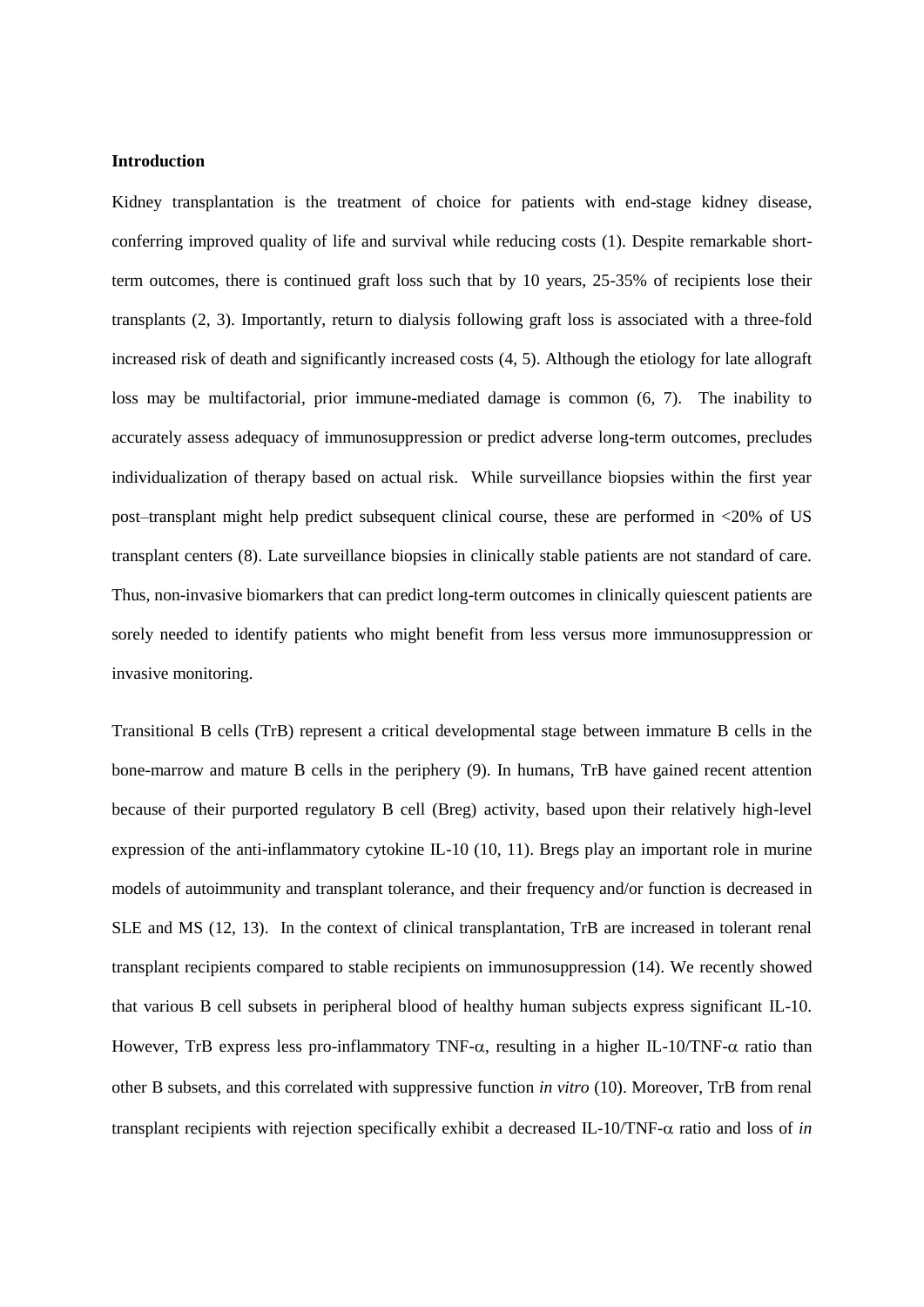*vitro* Breg activity suggesting that TrB cells or cytokines might serve as a marker for renal allograft outcomes.

TrB are comprised of less mature T1 cells and more mature T2 cells [\(15,](#page-15-13) [16\)](#page-15-14). In humans, both T1 and T2 TrB are found in the peripheral blood and spleen [\(17\)](#page-15-15). While T1 and T2 TrB utilize distinct maturation and survival signals [\(18-21\)](#page-15-16) little is known about their cytokine expression or significance [\(9,](#page-15-7) [16,](#page-15-14) [22\)](#page-16-0). Here, we show that the T1 subset expresses a markedly higher IL-10/TNF- $\alpha$  ratio than the T2 subset. Moreover, a reduced T1/T2 ratio at the time of for-cause biopsy was associated with allograft deterioration over subsequent five years. Importantly, the T1/T2 ratio was prospectively validated in a distinct cohort of clinically quiescent patients two years post-transplantation, as an independent marker for allograft deterioration. Such risk-stratification may improve outcomes by allowing individualization of therapy.

## **Results:**

# *CD24hiCD38hi Transitional B cells are phenotypically and functionally heterogeneous*

TrB are identified in humans by their high-level expression of CD24 and CD38 (CD24<sup>hi</sup>CD38<sup>hi</sup>) [\(17,](#page-15-15) [23,](#page-16-1) [24\)](#page-16-2). We further characterized the phenotype of TrB in peripheral blood from 5 healthy volunteers. As previously defined, T1 cells were CD19+CD27-CD24+++CD38+++ whereas T2 cells were CD19+CD27·CD24++CD38++and naïve B cells were CD19+CD24+CD38+CD27 $\cdot$  [\(17\)](#page-15-15) (Fig 1A). While the distinction between T1 and T2 cells is not absolute, gates were established and applied consistently, as previously described [\(17,](#page-15-15) [25\)](#page-16-3). Compared to T2 cells, T1 cells expressed higher levels of CD5, CD20, and especially, IgM, and CD10 (Fig 1B, 1C). IgD expression was somewhat reduced, while CD1d (a general TrB marker) and CD86 did not differ.

The functional repertoire of T1 and T2 cells in terms of cytokine expression is unknown. To address this, (CD19<sup>+</sup> ) B lymphocytes purified from peripheral blood of 15 healthy volunteers, were stimulated with CPG and CD40L for 48hrs, as described [\(26\)](#page-16-4). Analysis of intracellular cytokines revealed that a similar percentage of T1 and T2 cells expressed IL-10 (Figs 1D, 1E). However, a significantly lower proportion of T1 cells expressed TNF- $\alpha$ , resulting in a higher IL-10/TNF- $\alpha$  ratio compared to T2 cells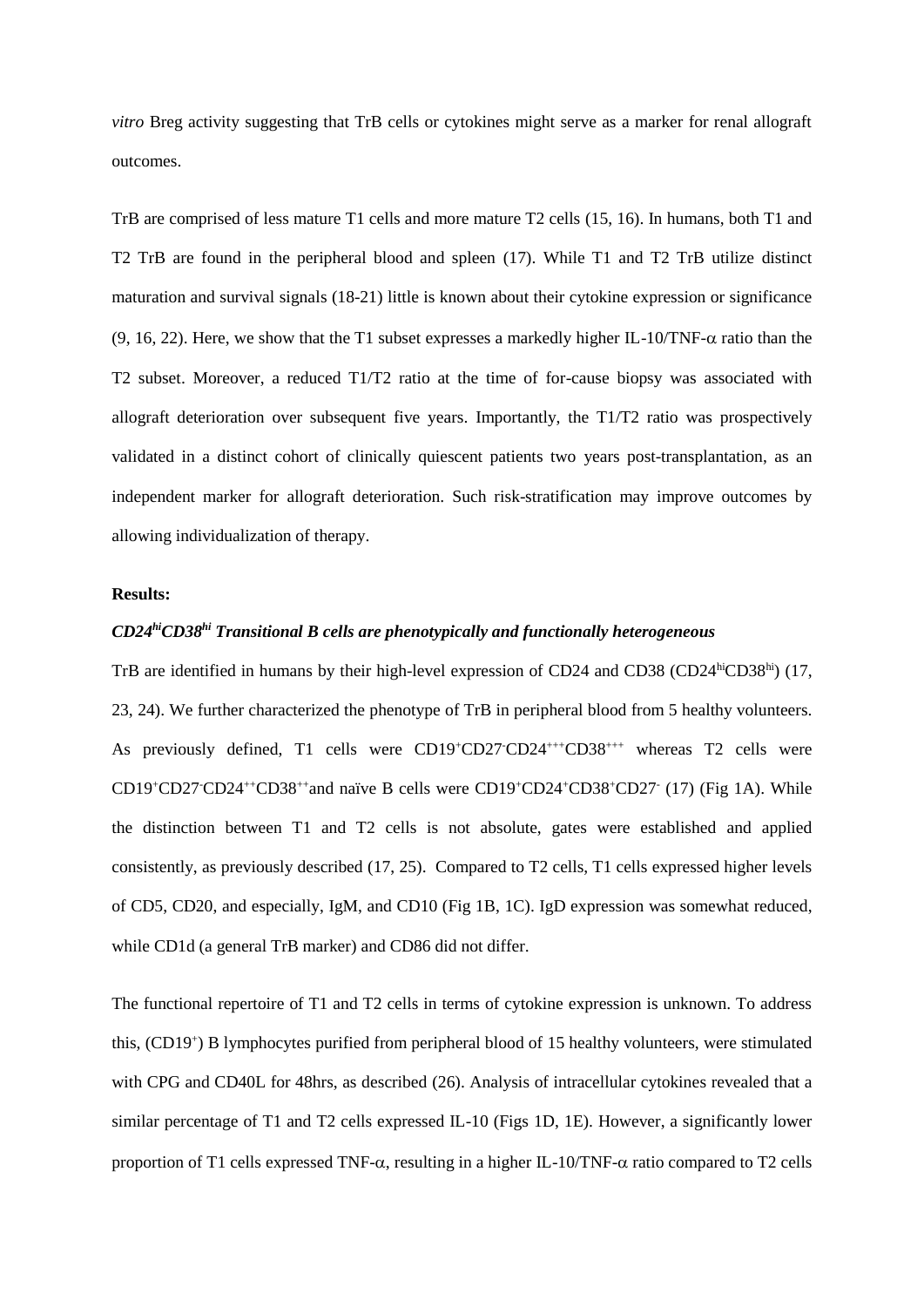(Figs 1F, 1G). This includes a lower proportion of cells that simultaneously express both cytokines (Figs 1D, 1I). Nonetheless, the T2 subset still expressed significantly more IL-10 and less TNF- $\alpha$  than naive B cells. The IL-10/TNF-a ratio within the T1 subset is significantly higher when compared to regardless of whether cytokines were measured after 12, 24, or 48hrs after *in vitro* stimulation (Fig 1H). Moreover, the same trend with the IL-10/TNF-a ratio was noted when the subsets were analyzed even in renal transplant patients with immunosuppression (Fig-S1). Thus, the IL-10/TNF- $\alpha$  ratio differs in these B cell subsets, and the T1 subset had the most anti-inflammatory cytokine profile.

#### *T1/T2 ratio risk stratifies renal transplant recipients at the time of late for-cause allograft biopsy*

We previously showed that the TrB IL-10/TNF- $\alpha$  ratio was reduced in patients with allograft rejection. Since the measurement of cell surface phenotype is less technically demanding than measurement of cytokines, we extended our studies to determine whether TrB subsets could be used to risk-stratify outcomes in 45 cross-match negative renal allograft recipients undergoing a for-cause allograft biopsy for low-grade proteinuria or worsening eGFR ~3-12 years after transplantation (99  $\pm 65$  months). Patients were predominantly first deceased donor allograft recipients (81%) induced with basiliximab and maintained on calcineurin inhibitors (CNI) and mycophenolate mofetil (MMF). (For demographics, see Table-I). Of these 45 patients, 25 had histological evidence of rejection with 70% showing mixed T cell and antibody-mediated rejection and 30% showing antibody-mediated rejection alone. B cell subset analysis was performed at the time of biopsy before any therapeutic intervention, and patients were followed for a further 5 years.

Based on renal function during the 5-year follow-up, patients were divided into those with stable function (Group-S; n=17) versus those with further functional deterioration (Group-D; n=28). Functional deterioration was defined as halving of eGFR or graft loss, from the time of B cell subset analysis. As shown in Fig 2A-F, despite comparable B cell numbers between groups, group-D patients had a significantly lower frequency and absolute number of TrB, along with lower absolute numbers of both T1 and T2 cells. (Representative FACs plots in patients and healthy controls are shown in Fig S2). However, compared to Group-S, Group-D patients exhibited a greater reduction in the number of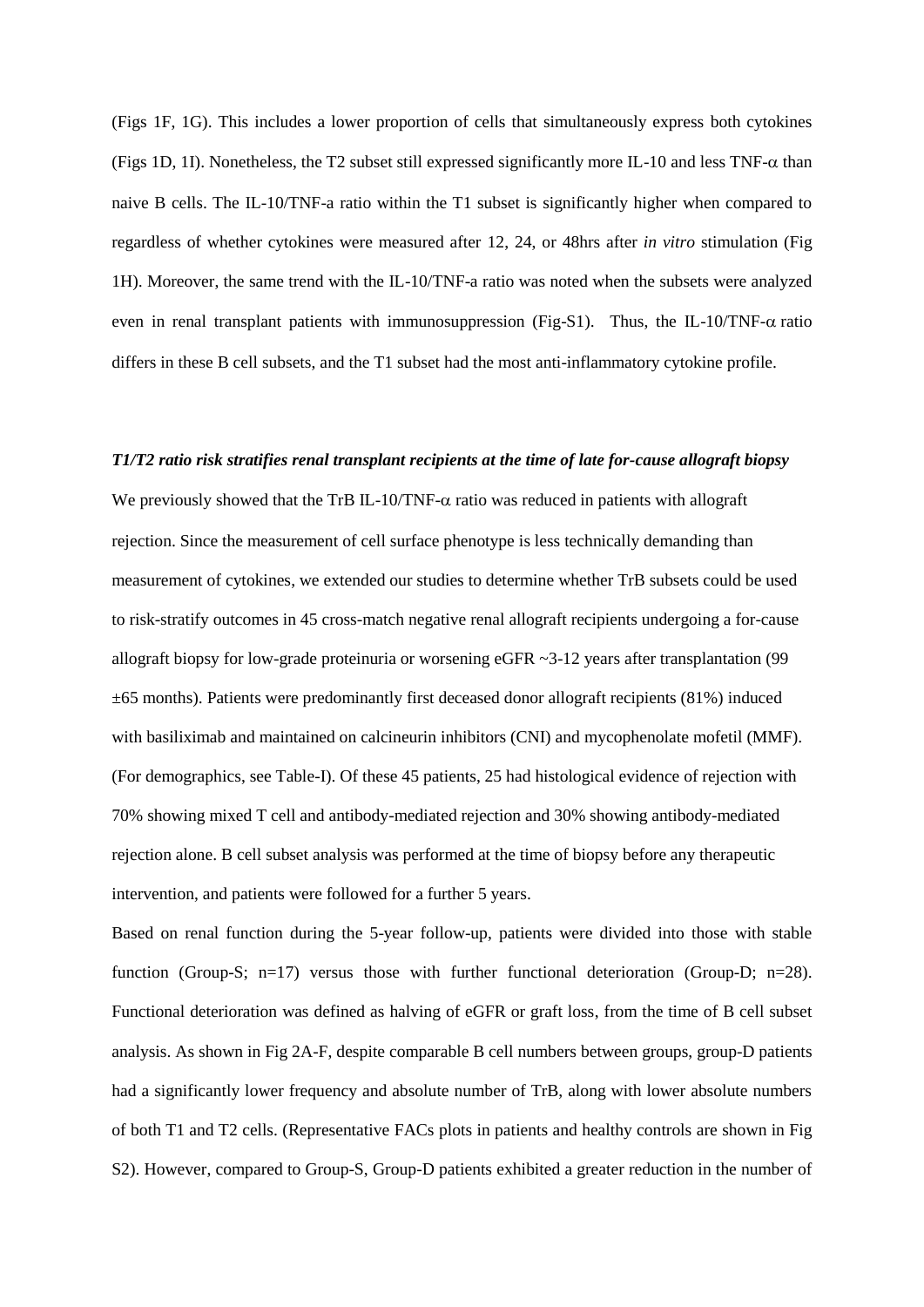T1 than T2 cells (Fig 2D, 2E), resulting in a marked decrease in their T1/T2 ratio (Group-S,  $0.27\pm0.02$  vs. Group-D,  $0.11\pm0.02$ ; p<0.0001; Fig 2F). Of note, TrB IL-10/TNF- $\alpha$  ratio, which we showed reflects the regulatory potential of TrB [\(10\)](#page-15-8), was also reduced in Group-D, and paralleled the T1/T2 ratio (Fig S3).

We next assessed the ability of the T1/T2 ratio (at time of biopsy) to predict risk for subsequent allograft deterioration. As shown in Figs 3A and 3B, the T1/T2 ratio was a strong predictor of allograft deterioration with an AUC of 0.88 on ROC (Receiver Operating Characteristic curve) analysis (p<0.0001). At a T1/T2 cut-off value of  $\leq$ 0.17, this marker had a sensitivity of 88.2% and a specificity of 78.6%. Based on this optimal cut-off, all 45 patients were then divided into those with a T1/T2 ratio  $\leq 0.17$  (low ratio, n=24) and those with a ratio  $> 0.17$  (high ratio, n=21). As shown (Fig. 3C), over the next 5 years, a striking 95% of those with a low ratio had allograft deterioration (2-fold fall in eGFR or graft loss) compared to only 30% of the patients with a high  $T1/T2$  ratio (p<0.0001). Concordantly, those with a low T1/T2 ratio had a significantly greater decline in eGFR than those with a high ratio (p<0.0001; Fig 3D). More importantly, the incidence of death-censored graft loss was markedly higher in patients with a low T1/T2 ratio compared to those with a high ratio (60% vs. 15%, respectively; p<0.0001; Fig 3E).

As noted above, these patients were heterogeneous, and the 25 out of 45 patients with biopsy-proven rejection could have contributed to the adverse outcomes. To address this, we separately analyzed patients with biopsy-proven rejection. Notably, amongst the 25 patients with allograft rejection, 100% of patients with a low T1/T2 ratio had allograft deterioration, compared to 40% within the high ratio group (p=0.014; Fig 3F). A similar non-significant trend was noted when the groups were compared for the change in eGFR over five-years (Fig 3G). In these 25 patients, the association between the severity of the Banff histological scores and the T1/T2 ratio was analyzed in detail. As shown in Fig 4A, a low T1/T2 ratio tended to identify patients with more severe inflammation (higher "t", "i", and "ptc" scores) and chronic damage (higher 'cg', 'ct' (p=0.03), and 'ci' scores) than those with a high ratio. However, analysis of AUC-ROC for these histological parameters revealed that they lack predictive capacity (Fig 4B). In contrast, the T1/T2 ratio strongly classified graft dysfunction vs.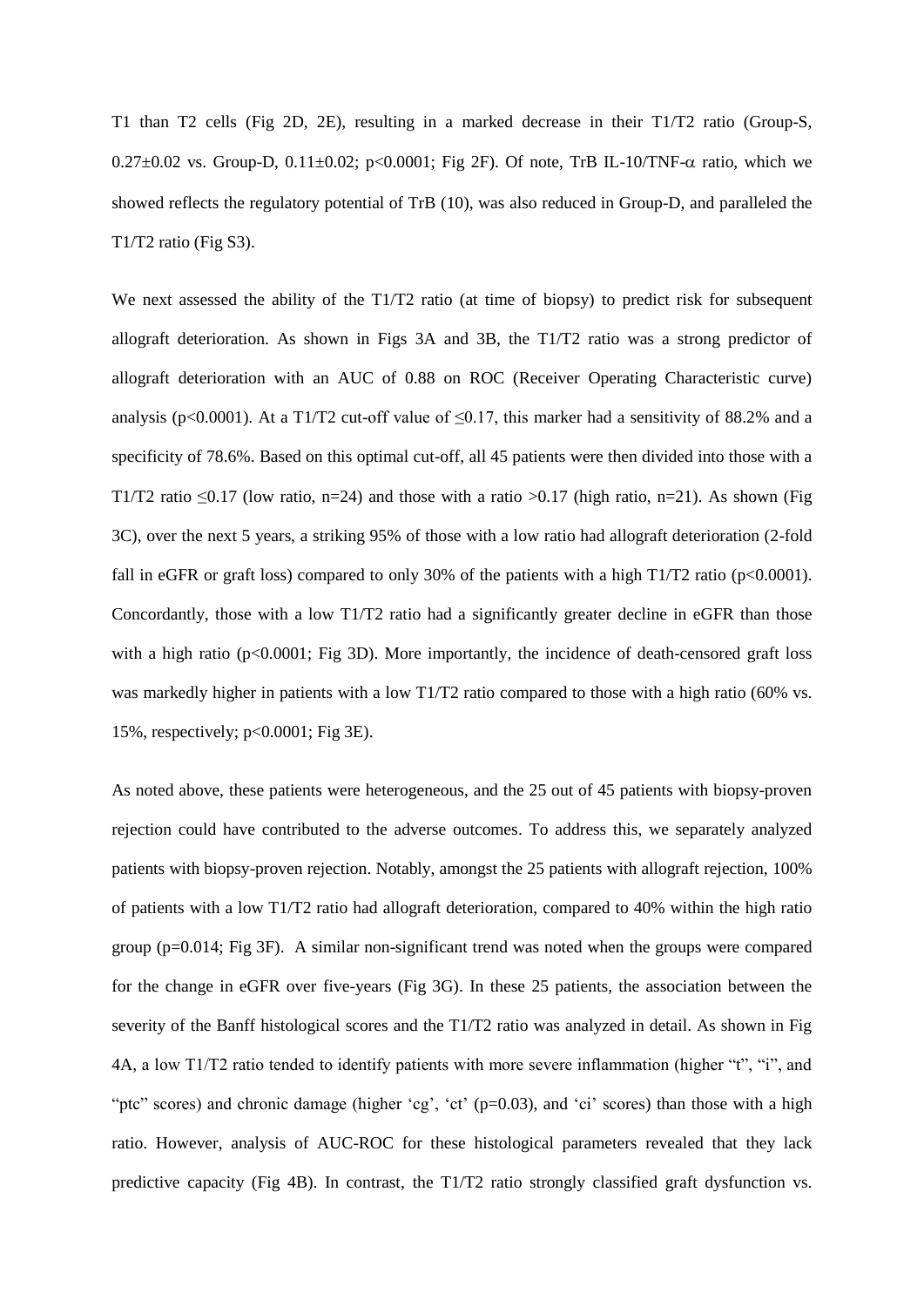stable function amongst these rejecting patients (AUC 0.92,  $p=0.0085$ ). Thus, the T1/T2 ratio not only identified patients with worse acute and chronic histological changes, but is also a significantly more sensitive and specific marker for subsequent deterioration.

*T1/T2 ratio predicts the course of renal allograft function in an independent validation set* We next sought to validate the ability of the T1/T2 ratio to identify patients at risk for renal allograft deterioration in an independent cohort of clinically stable patients analyzed approximately two years post-transplant. This validation set utilized 97 of 116 patients enrolled in a randomized controlled trial comparing alemtuzumab induction and tacrolimus monotherapy (n=51) to basiliximab induction with tacrolimus and MMF therapy  $(n = 46)$  who had PBMC available, and agreed to participate (Demographics summarized in Table 2). 17.5% of these patients had a rejection episode within the first year that was treated with intravenous methylprednisolone and addition of maintenance prednisone except for one patient who received plasmapheresis and IVIg along with corticosteroids for antibody-mediated rejection (see Table S1 for further details).

PBMC samples were obtained  $\sim$ 2 years post-transplantation, a time when patients were clinically quiescent with a mean baseline eGFR of 50.2  $\pm$ 9 ml/min. No patients were actively being treated for acute rejection but 13 patients had *de novo* DSA. Over the 5-years from the time of PBMC analysis, 85 patients had stable function (group-S; n=85) whilst 12 had graft deterioration (group-D; n=12). 8 of the 12 patients with deterioration had for-cause biopsies, and all showed marked tubulointerstitial scarring with glomerulosclerosis. In addition, two had chronic antibody-mediated rejection and one exhibited cellular rejection.

Even in this validation cohort, patients with graft deterioration (Group-D) had a significantly lower frequency and absolute number of TrBs, and absolute number of T1 cells, and a trend towards less T2 cells compared to patients with stable function (Fig 5A-F). Again, the T1/T2 ratio differed by a reasonable magnitude (Group-D,  $0.1\pm0.01$  vs. Group-S,  $0.2\pm0.01$ ; p=0.0001). ROC analysis confirmed that the T1/T2 ratio was a strong predictor of allograft deterioration, with an AUC of 0.824; a sensitivity of 100% and a specificity of 66% (reflecting less patients who subsequently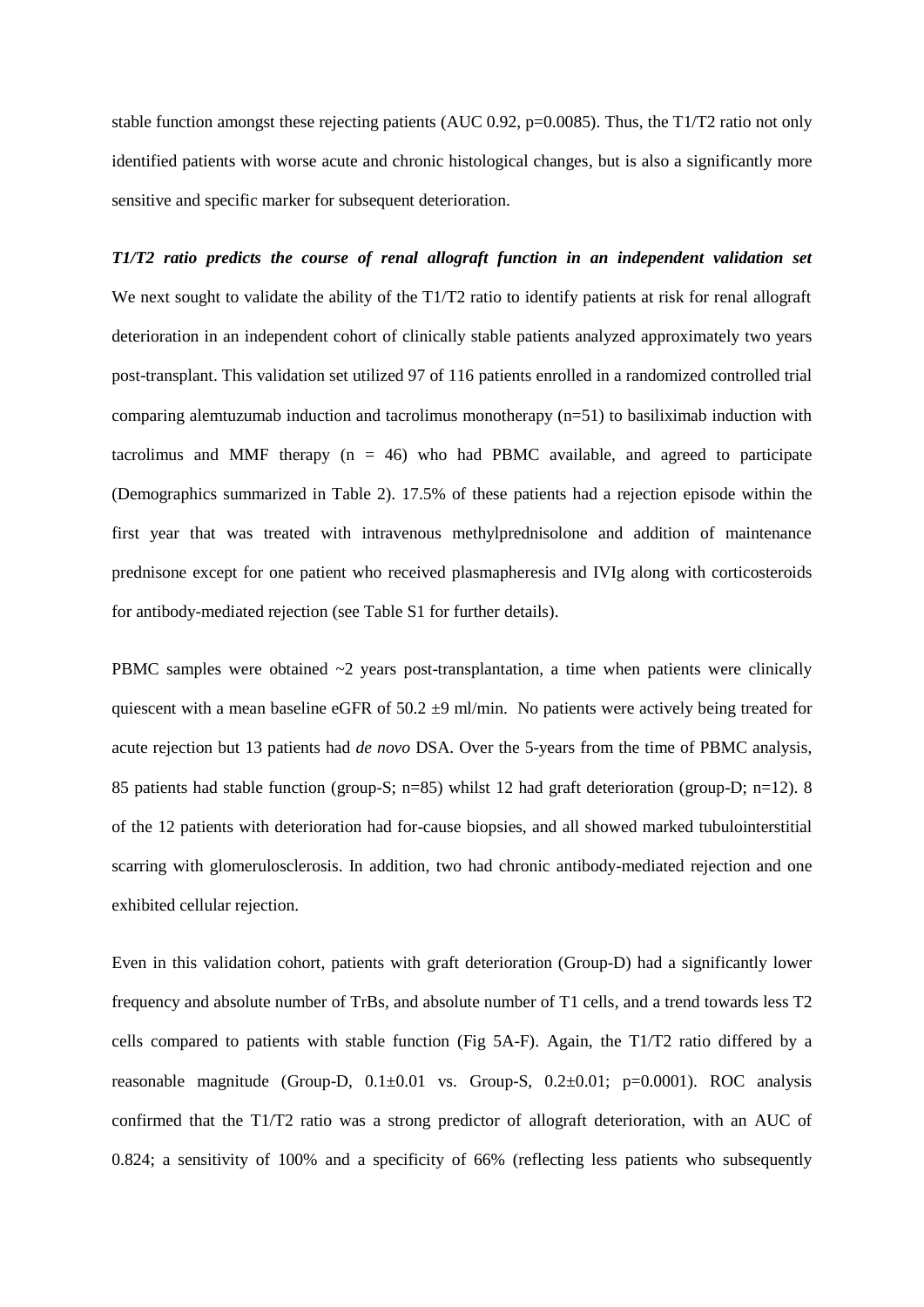develop allograft deterioration in these stable patients) using the same optimal cut-off of 0.17 used in the training set (Fig 6A-B). Nonetheless, when patients were divided into those with a low  $(\leq 0.17,$  $n=41$ ) or high (>0.17,  $n=56$ ) T1/T2 ratio, 35% of those with a low T1/T2 ratio developed subsequent allograft deterioration over five years and 25% suffered graft loss (Fig 6C, 6D). In stark contrast, none of the patients in the high T1/T2 ratio group developed allograft deterioration ( $p<0.0001$  Fig 6C; p=0.0002; Fig 6D). In fact, patients with a high ratio exhibited stable eGFR over five years (Fig 6E). It is noteworthy that a low T1/T2 ratio was associated with graft deterioration regardless of immunosuppressive regimen, as is seen by separate analysis of patients who received Alemtuzumab (n=51; Fig S4A, B) versus Basiliximab based therapy (n=46; Fig S4C, D).

# *TrB T1/T2 ratio predicts allograft dysfunction independently of and stronger than clinical parameters*

We next asked if the TrB T1/T2 ratio is associated with graft dysfunction independently of currently accepted clinical standards (i.e., eGFR, serum DSA) and histological evidence of rejection. Multivariate Cox analysis (Table 3), showed that the TrB T1/T2 ratio was independently associated with a decline in allograft function in both the initial study (adjusted HR 0.6; 95% CI 0.4-0.9; p=0.02) and the validation cohorts (adjusted HR 0.35; 95% CI 0.14-0.9; p=0.02). We also assessed whether or not the TrB parameters were influenced by the renal function. Whilst a weak negative correlation was noted between T1/T2 ratio and index eGFR at blood sampling in the validation cohort (Fig S5), the multivariate analysis included eGFR as a covariate and T1/T2 ratio was associated with graft deterioration independently of baseline renal function. Tacrolimus trough levels were not significantly different between the high and low T1/T2 groups for 8 months (test set) and 18 months (validation set) before the ratio was determined (Fig S6). Although, in the validation set, more patients with low T1/T2 ratio were on maintenance corticosteroids, a low T1/T2 ratio was associated with graft deterioration irrespective of steroid usage (Fig S7) Indeed, comparing ROC curves for the prediction of graft deterioration in both study and validation groups reveals that while T1/T2 ratio strongly classifies patients with stable vs. graft dysfunction and achieves statistical significance (AUC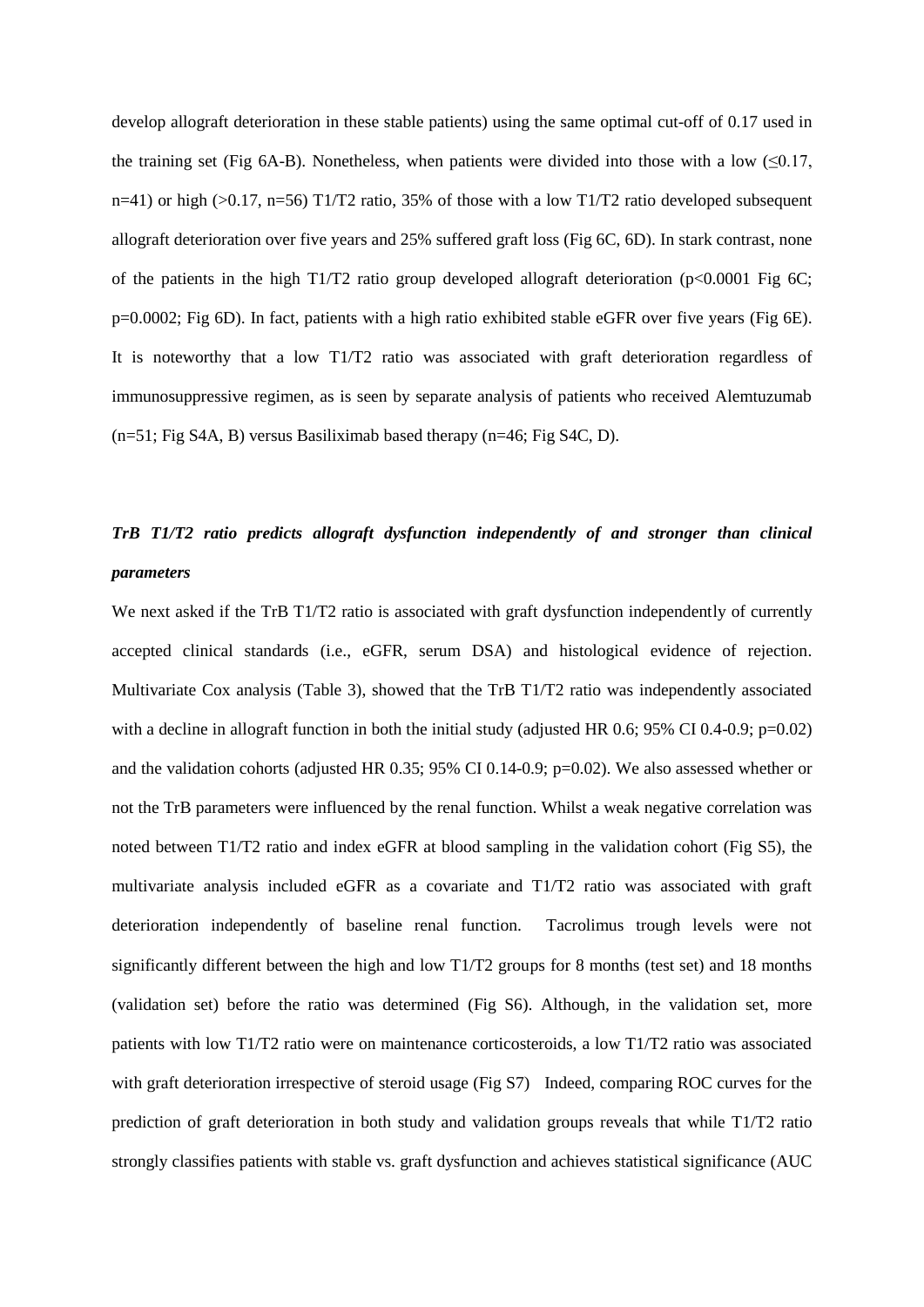0.88 p<0.0001 training set; AUC 0.82, p=0.0003, validation set); DSA and eGFR have low AUCs (0.56-0.66) and do not reach significance. Thus, the T1/T2 ratio is both independent of, and superior to, clinical parameters for predicting late allograft decline.

### **Discussion:**

In addition to humoral immunity, B cells shape effector T cell responses through antigen presentation, costimulation, and production of regulatory and pro-inflammatory cytokines [\(12,](#page-15-10) [22,](#page-16-0) [27-39\)](#page-16-5). This is buttressed by studies in genetically modified mice and humans demonstrating that both proinflammatory and anti-inflammatory cytokines specifically expressed by B cells profoundly influence the immune response to infections, autoimmunity and transplantation [\(22,](#page-16-0) [29,](#page-16-6) [32,](#page-16-7) [40,](#page-16-8) [41\)](#page-16-9). Unfortunately, no specific markers exist for either inflammatory or regulatory B cells. While several human B cell subsets are enriched for IL-10, we showed that these same subsets co-express  $TNF\alpha$ and that human Breg activity correlates best with the ratio of IL-10/TNF- $\alpha$  expression [\(10,](#page-15-8) [11,](#page-15-9) [13,](#page-15-11) [26\)](#page-16-4). Thus, TrBs exhibit the highest IL-10/TNF- $\alpha$  ratio and demonstrate potent IL-10-dependent regulatory activity *in vitro* and suggested that Bregs may correlate with immunological activity in transplantation [\(10\)](#page-15-8). We now show that T1 cells have a significantly higher IL-10/TNF- $\alpha$  ratio than T2 cells and while both subsets are reduced in patients with subsequent dysfunction, the reduction in T1 cells is much more pronounced, resulting in a marked fall in T1/T2 ratio compared to patients with stable function. Thus, the T1/T2 ratio largely parallels the fall in IL-10/TNF- $\alpha$  ratio we previously identified. Now using T1/T2 ratio as a marker for Breg activity, we show that Bregs may serve as a prognostic marker for long-term allograft outcome.

Within the TrBs, T1 cells represent the most immature bone marrow emigrants [\(15,](#page-15-13) [16,](#page-15-14) [20,](#page-15-17) [42,](#page-17-0) [43\)](#page-17-1). It is known that T1 and T2 cells are tightly regulated by BCR and CD40-CD40L-mediated survival signals [\(18,](#page-15-16) [19\)](#page-15-18). Altered negative selection of T1 cells is felt to promote self-reactivity and antibodymediated autoimmune disease [\(15,](#page-15-13) [18,](#page-15-16) [24,](#page-16-2) [43\)](#page-17-1). However, our data now demonstrate that T1 cells exhibit a highly anti-inflammatory cytokine profile, suggesting that they function as Bregs and appear to be highly sensitive markers for graft decline. Future studies will be required to determine whether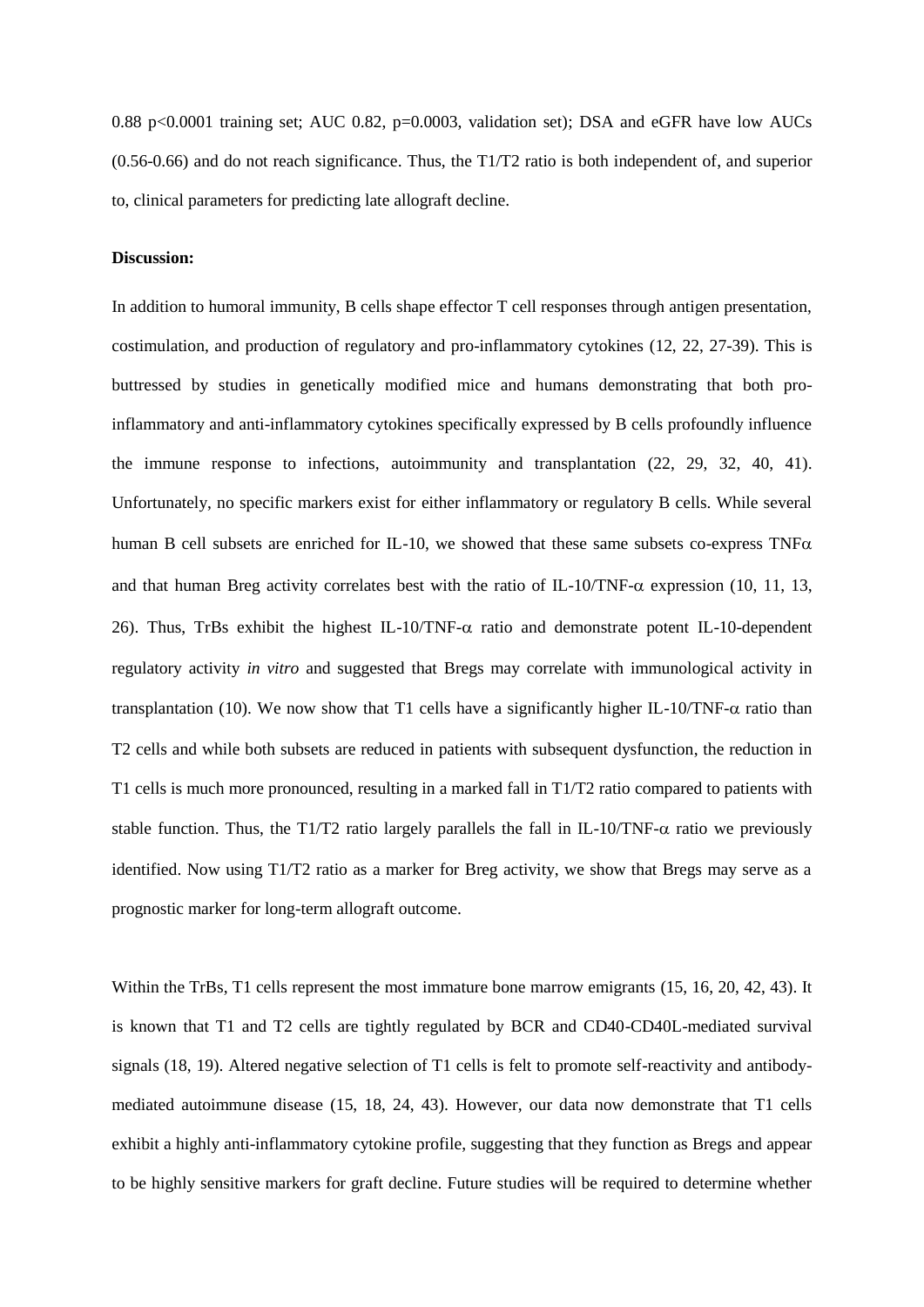the changes in T1 cell number reflect altered survival versus release from the marrow, and whether altered cytokine expression reflects differences in activation cues as opposed to differentiation/survival of distinct subpopulations. T1 and T2 subsets were identified by their relative expression of the surface markers CD24 and CD38, as is standard in the field [\(17,](#page-15-15) [24\)](#page-16-2).

Chronic allograft loss resulting from ongoing subclinical immunological damage remains a major problem affecting transplant outcomes [\(7\)](#page-15-5). In patients at risk for immunological reactivity, aggressive immunosuppression may improve allograft survival. At the same time, there has been a concerted effort in the field to minimize immunosuppression to reduce side effects. Unfortunately, current clinical parameters cannot sufficiently risk stratify patients to achieve this. Using protocol biopsies, studies reveal that subclinical rejection occurs in up to 30% of patients in the first year, and treatment improves outcomes [\(44,](#page-17-2) [45\)](#page-17-3). Despite this, protocol biopsies are not commonly employed , due to the added risks, costs, and unresolved issues such as the frequency and timing of repeat biopsies [\(8\)](#page-15-6). It is therefore essential to develop noninvasive markers that will allow risk-stratification. This is especially true in the large majority of patients with stable function late after transplantation, when protocol biopsies are not performed.

Several biomarkers have been shown to predict clinical acute rejection, including CD3 and IP-10 mRNA in urine, expression of a 17-gene set in peripheral blood [\(46,](#page-17-4) [47\)](#page-17-5) and measurement of urinary chemokines such as CCL2 and CXCL9 [\(48-51\)](#page-17-6). Clinical parameters such as elevated serum creatinine at 1 year or early low-grade proteinuria, have limited sensitivity and specificity for predicting late allograft loss [\(52-57\)](#page-17-7). Although the above markers show promise [\(48-51\)](#page-17-6), they need to be prospectively validated and the influence of confounders (e.g. baseline GFR, DSA and immunosuppressive drug levels) addressed before their clinical applicability can be assessed.

We now showed that the T1/T2 ratio at the time of for-cause biopsies is an independent predictor of allograft deterioration over five years. Allograft deterioration defined as halving of eGFR or dialysis dependency is an established surrogate for the progression of kidney disease [\(58-60\)](#page-17-8). Moreover, we have analyzed death censored graft loss and ΔeGFR (change in eGFR) separately for all the groups of patients, showing that the findings having a low T1/T2 ratio is associated with worse renal function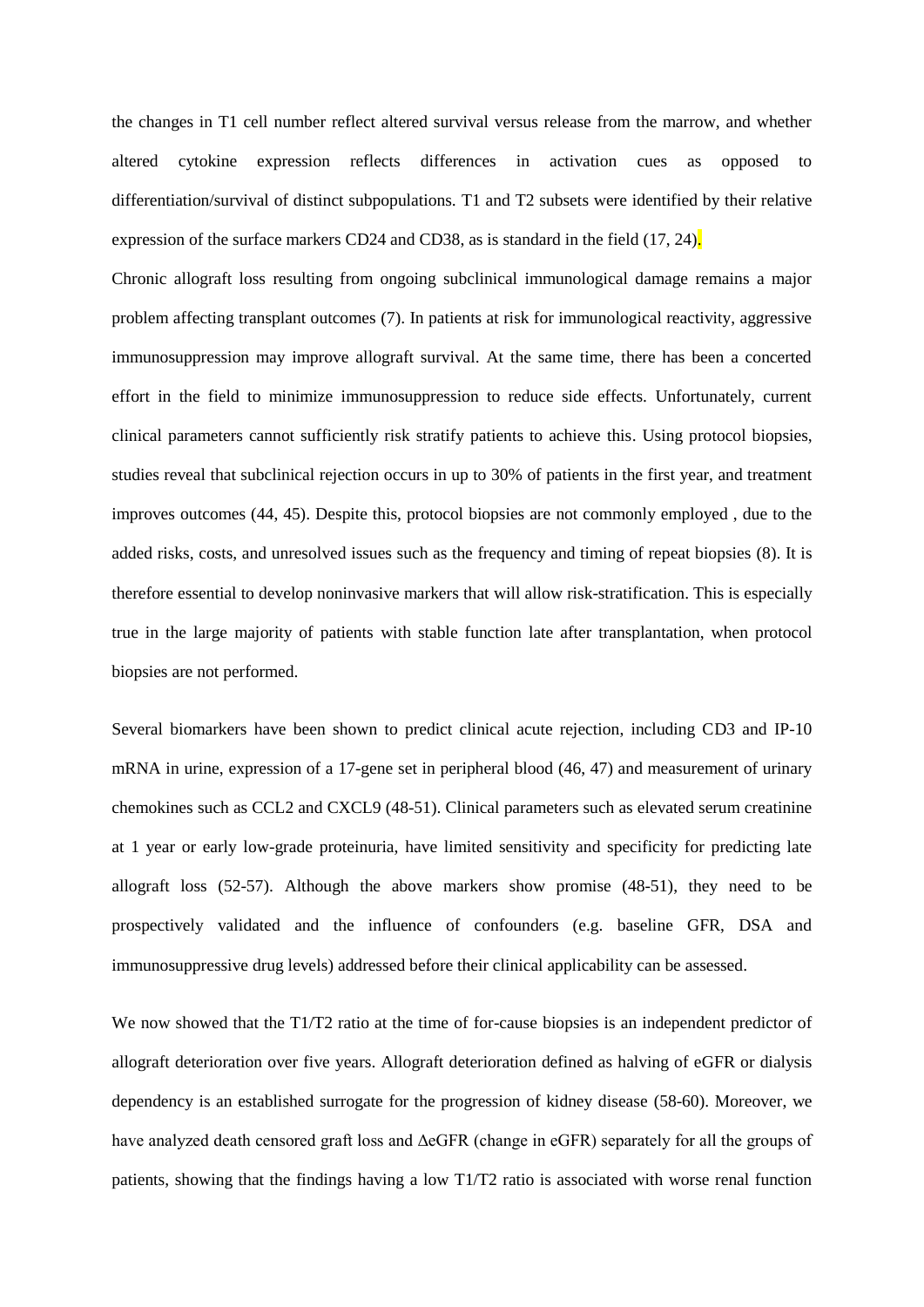regardless of which cut-off or parameter is used. . Especially, in the subset with rejection, 100% with a low ratio exhibited allograft deterioration compared to 40% with a high ratio. While patients with a low T1/T2 ratio had worse histological scores, it is noteworthy histology alone was not predictive of allograft deterioration. Our findings are in general agreement with recent observations that a low transitional B cell number is associated with renal transplant rejection [\(61,](#page-18-0) [62\)](#page-18-1). But our data adds to the current body of literature as these previous observations were on the incidence of early rejection episodes and long-term outcomes were not assessed.

Use of the T1/T2 ratio was validated prospectively in an independent set of clinically quiescent patients. The T1/T2 ratio outperformed current clinical standards, including DSA and eGFR in predicting allograft dysfunction, and it is independent of these key confounders. The results from the validation set are striking in that T1/T2 ratio identifies a group, comprising nearly half of the patients, who have a very low risk for graft deterioration and might safely tolerate reduced immunosuppression. In contrast, the other half of the patients has a low T1/T2 ratio and despite apparent quiescence are at substantial risk for developing allograft dysfunction and 25% will lose their kidneys in 5 years. This group may benefit from intensification of therapy and invasive monitoring. We have shown that the T1/T2 ratio serves as a predictive biomarker over the ensuing 5 years both in stable patients two years post-transplant, and also in patients undergoing for-cause renal biopsy from 3-12 years post-transplant. This implies that the exact timing of the T1/T2 ratio is unlikely to be important. Of course serial sampling is required to truly determine how the ratio varies in individual patients over time. Notwithstanding, our results show that when measured in the two contexts noted above, the T1/T2 ratio serves as a valid biomarker for subsequent renal function. This is further supported by the findings of Shabir et al. who showed that in the early peri-transplant period, a increase in the number of TrB cells were associate with decreased incidence of rejection [\(61\)](#page-18-0). Whether those patients exhibit worse function on longer follow-up is unknown, however, we are in the process of examining the role of T1/T2 ratio and other parameters as markers for outcome, early in the post-transplant course. Clearly, the T1/T2 ratio as a predictive marker for renal allograft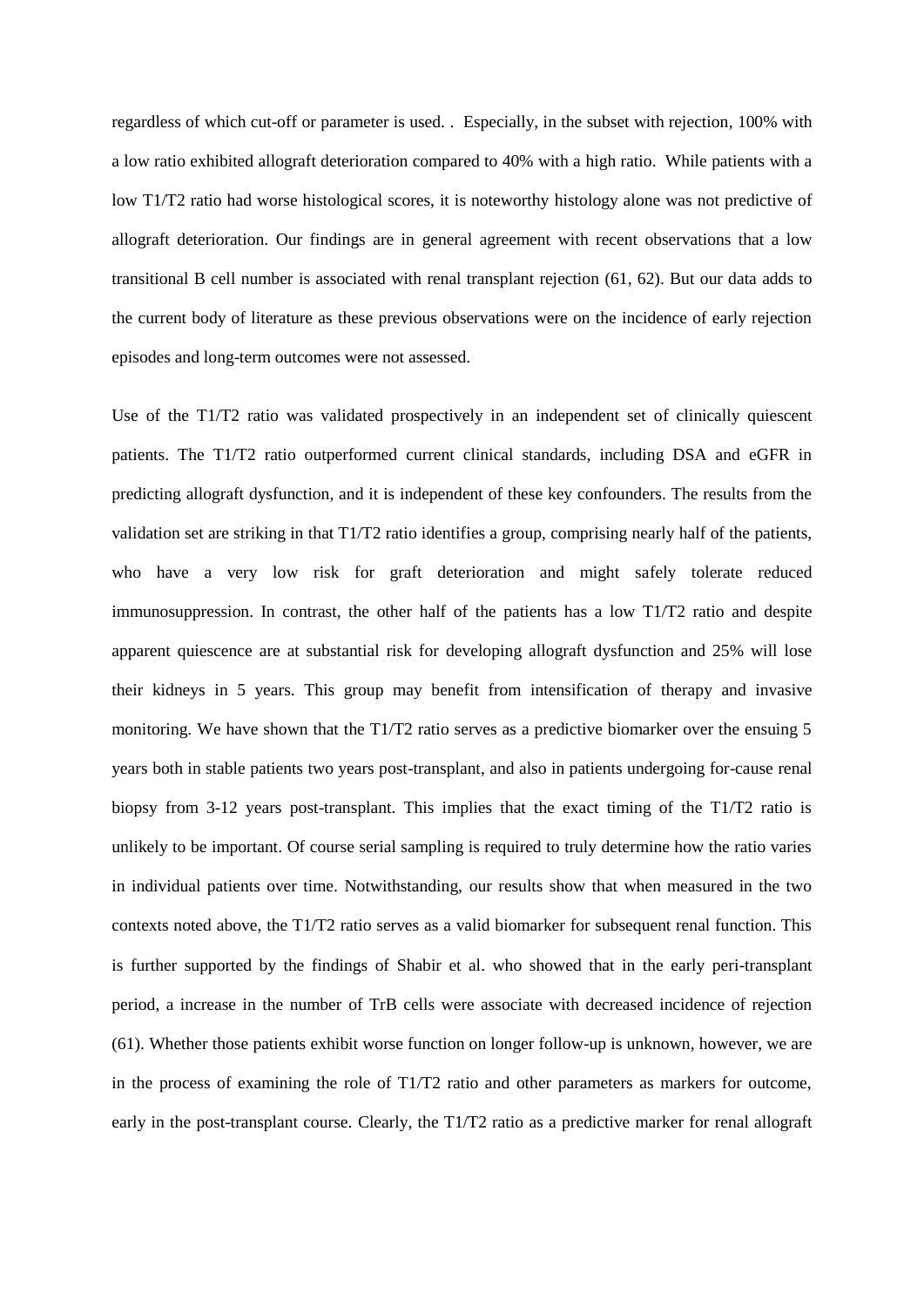function needs to be confirmed in additional and larger patient cohorts and further trials will be required to test the clinical implications.

It is possible that some of the patients in our validation set with apparently 'stable' grafts at two years may already have subclinical rejection and/or chronic damage. However, routine protocol biopsies in stable patients, late after transplantation is not standard of care. By risk stratifying patients, the T1/T2 ratio may identify patients who need such invasive monitoring at a time when therapy might have an impact. It is noteworthy that in patients with late rejection, the T1/T2 ratio outperforms renal allograft biopsies in predicting subsequent allograft damage. Allograft histology detects current inflammation and response to previous injury at a snapshot in time. Our data suggest that T1/T2 ratio is a much more sensitive marker for the risk of subsequent deterioration in patients with late rejection. Although tacrolimus levels were comparable between patients with high and low ratio, T1/T2 ratio seems to be influenced by the usage of maintenance corticosteroids. This was in agreement with our previous observation that the B cell cytokine expression is influenced by the use of corticosteroids. [\(10\)](#page-15-8). However, we have shown that T1/T2 ratio was associated with graft deterioration whether or not patients were on maintenance corticosteroids (Fig-S). Furthermore, alemtuzumab induction leads to a B cell phenotype characterized by more transitional and naïve B cells. In line with this observation, patients with alemtuzumab induction had a higher T1/T2 ratio than those with basiliximab. However, irrespective of the induction therapy, more patients with a low T1/T2 ratio had graft deterioration suggesting that this marker could be used in patients treated by both these induction regimens.

In conclusion, we have shown that TrB are comprised of T1 and T2 cells that are phenotypically and functionally distinct. The T1 cells, in particular, exhibit the most regulatory cytokine profile of all B cells. The relative loss of T1 cells in the setting of late allograft dysfunction leads to a fall in T1/T2 ratio. Moreover, the T1/T2 ratio has been tested and validated as a marker for late graft deterioration in renal transplant recipients in this small phase-2 biomarker study [\(63\)](#page-18-2).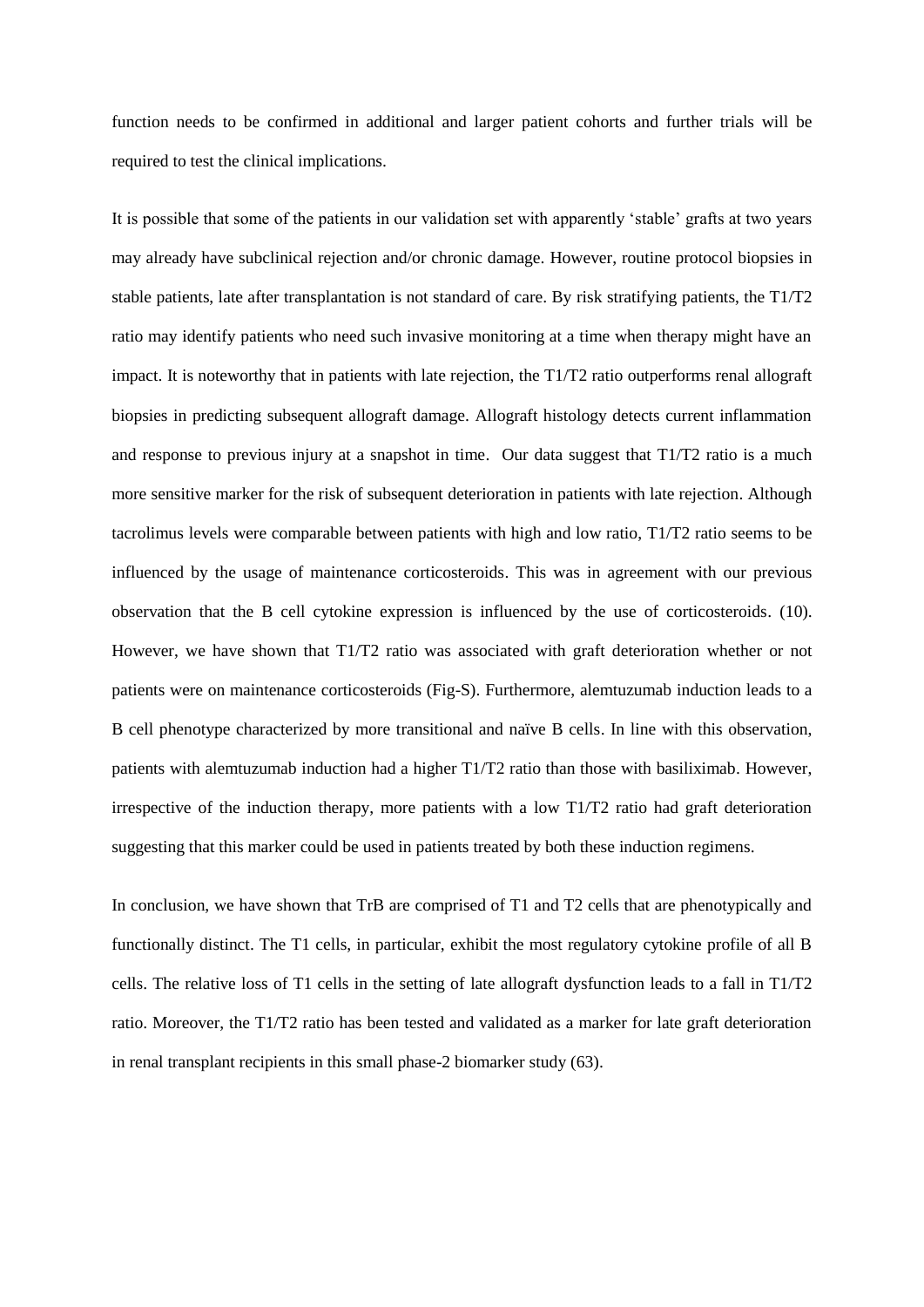# **Methods:**

#### **Study participants:**

PBMCs were collected from healthy volunteers and renal transplant recipients after obtaining informed consent according to the Declaration of Helsinki. The study was approved by the Regional Ethics Committee (Ref No: 08/H1311/41; 06/Q1206/64).

Renal transplant recipients followed in our out-patient clinic who developed proteinuria of 0.5g/d assessed by urine protein/creatinine ratio on three consecutive random urine samples and/or deteriorating function (change in 1/creatinine over one year) were advised to undergo for-cause allograft biopsy [\(53,](#page-17-9) [54,](#page-17-10) [64,](#page-18-3) [65\)](#page-18-4). 45 consecutive patients agreeing to undergo biopsy and participate were studied. Biopsies were scored according to the BANFF-2007 criteria [\(66\)](#page-18-5).

**Validation Group: A**dult renal transplant patients enrolled in a randomized controlled trial *(European clinical trials database number: 2006-000830-11)* comparing alemtuzumab induction and maintenance tacrolimus monotherapy (n=51) with basiliximab induction and maintenance tacrolimus and MMF therapy (n=46) with low-medium immunological risk (absence of preformed DSA, previous early  $\ll$ 3 months) immunological graft loss, and  $\leq$ 2 HLA-DR mismatch) agreed to participate. PBMC were collected for B cell analysis 24.9 (95% CI 23–27) months following transplantation and patients were followed for 5 additional years.

**Outcome measures:** All patients were followed-up for 5 years from the time of B subset analysis. The primary outcome analyzed was allograft deterioration as defined by halving of eGFR or death censored graft loss [\(58-60\)](#page-17-8). Change in renal function was measured by ΔeGFR over the five years of follow-up. For the sake of eGFR calculations, patients with graft loss were ascribed to an eGFR value of '0'. Death censored graft loss was also examined separately.

### **Immunosuppression:**

Patients either received Alemtuzumab (Day-0: Alemtuzumab-30mg, Methylprednisolone-1g with Tacrolimus monotherapy (trough levels: 9-14 ng/mL for the first 3 months; 4-9 ng/mL thereafter)) or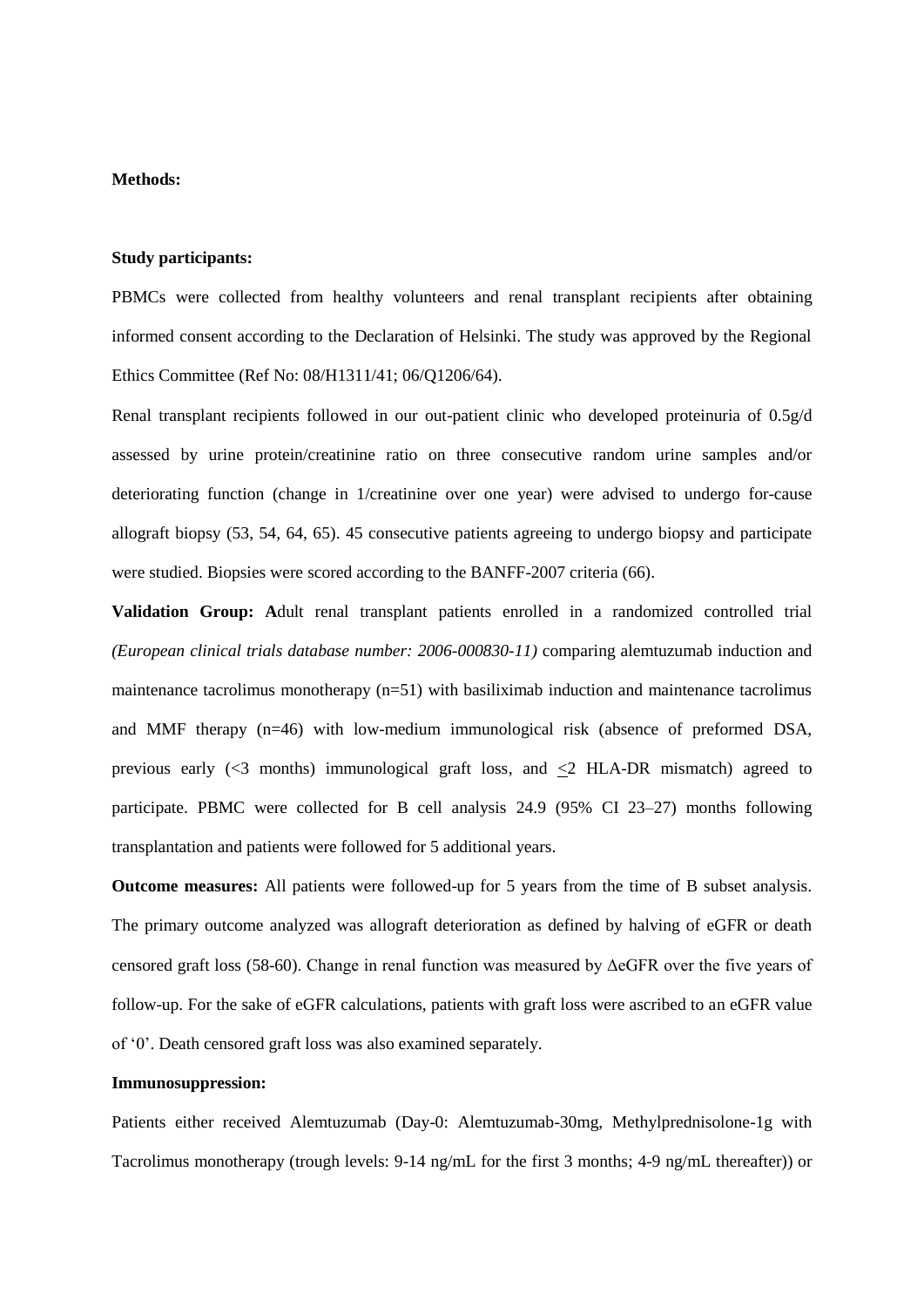Basiliximab (day-0 and day-4-basiliximab-20 mg; methylprednisolone-1g on d0 with tacrolimus (target levels as above) and MMF (1.5 g/day) therapy). No routine maintenance steroids were given.

#### **Antibodies and flow cytometry:**

All experiments were performed on fresh cells on the same day of blood sampling. Anti-human mAbs included PerCP-CD19(BD), PerCP-Cy5.5-CD20(Ebioscience), APC-CD20(BD), PE-CD24(Ebioscience), FITC-CD24(BD), APC-CD38(Ebioscience), FITC-CD27(Ebioscience), PE-CD27(BD), APC-CD27(BD), FITC-CD5(BD), PE-CD1d(BD Bioscience), APC-CD10(Ebioscience), PE-IgD(BD), FITC-IgM(BD), PE-CD86(BD), , FITC-CD40(BD), PE-IL10(BD), AF488-TNFα(BD). B cells in whole blood were stained after RBC-lysis using optimized antibody concentrations, as per manufacturer's instructions and analyzed on BD-FACS Calibur or BD-LSR-Fortessa Flow cytometers. TrB subsets were defined by the relative surface expression of CD24 and CD38 within the CD19+CD27- subset [\(9\)](#page-15-7). Whilst the distinction between T1 (CD24+++CD38+++) and T2 cells (CD24++CD38++) is somewhat arbitrary using known markers, earlier studies defined cut-offs based on initial B cell repopulation by T1 cells followed by T2 cells in patients treated with Rituximab [\(17,](#page-15-15) [25\)](#page-16-3) or in healthy volunteers [\(24\)](#page-16-2). Such a gating strategy, though arbitrary, when applied to healthy subjects, lead to an approximately 30:70 ratio (T1:T2) and showed that the gated T1 cells have significantly stronger expression of CD10 and IgM when compared to either the T2 or naïve B cell subsets, consistent with their being the earliest bone marrow emigrants [\(24,](#page-16-2) [67\)](#page-18-6). Of all the markers assessed, CD24 and CD38 provided the best differentiation of these populations. Also this gating strategy demonstrated marked differences in the cytokine polarization of T1, T2 and naïve B subsets. These gates were established in healthy volunteers and the same gates were objectively applied to the patients. Furthermore it should be noted that in most patients when there is a fall in the T1/T2 ratio, the T1 population is virtually not detected in the peripheral blood (see Fig S2). Such gating was established in healthy subjects and then the same settings were applied in a non-biased manner to patients.

### **DSA detection**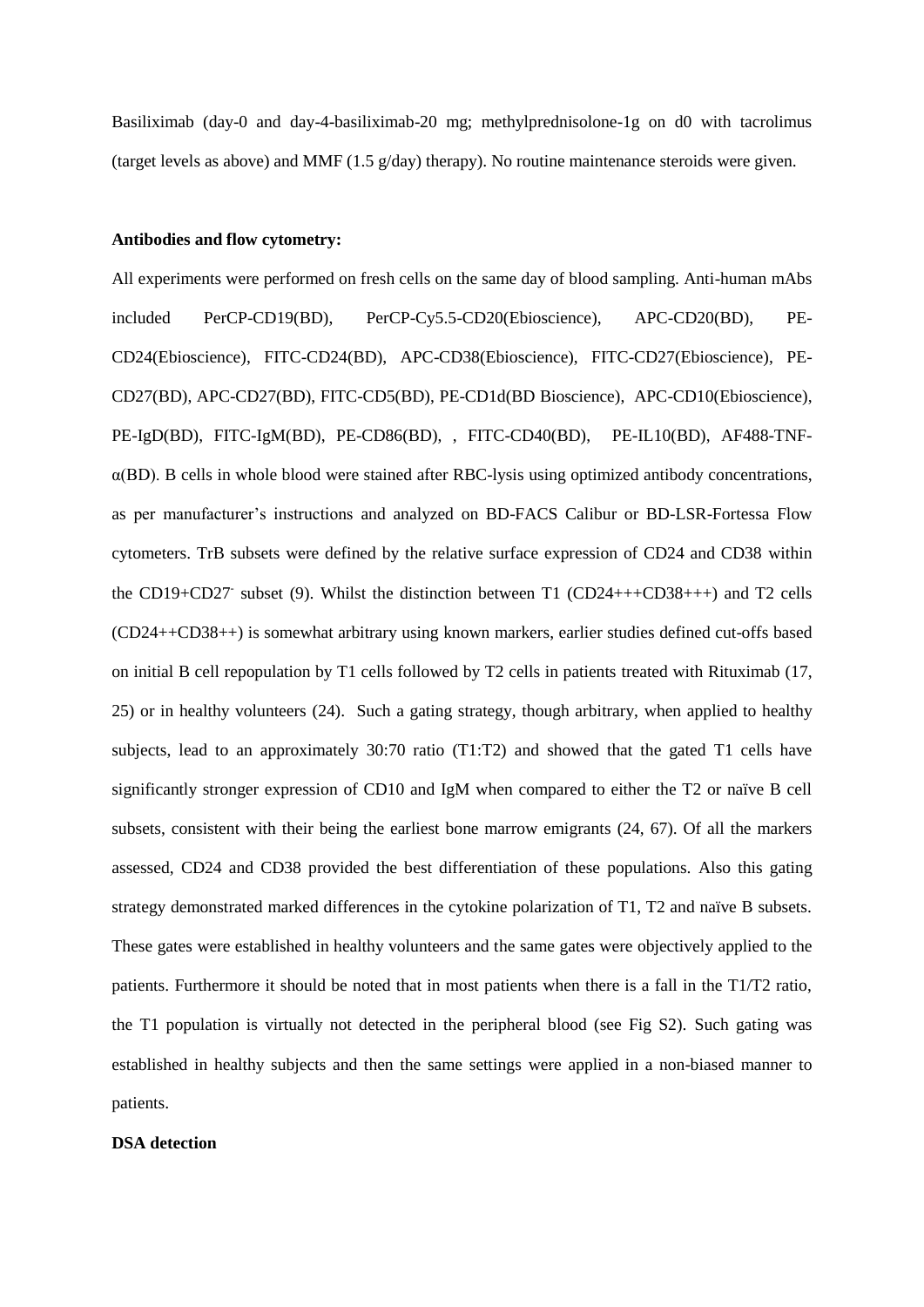Serum collected at time of biopsy (training set) or B cell analysis (validation set) was analyzed for the presence of HLA-specific antibodies by Luminex technology. A normalized median fluorescent intensity (MFI) of >1000 was considered positive on the basis of local validation.

#### **Cell culture-cytokine detection**

Human PBMCs were prepared by ficoll-paque density gradient centrifugation. B lymphocytes were isolated from PBMCs by by positive selection with anti-CD19 magnetic beads (Miltenyi Biotec). Enriched B cells were suspended  $(1X10<sup>6</sup>$  cells/ml) in RPMI 1640 supplemented with 10% FCS and 1% Penicillin-Streptomycin-L-glutamine and stimulated with CpG-ODN2006 (10µg/ml) and CD40L ( $1\mu$ g/ml), as described (10). PMA (50ng/ml), Ionomycin ( $1\mu$ g/ml), and Brefeldin A ( $1\mu$ l/ml) were added for the last 5h of culture. Cultured cells were stained with antibodies to CD20, CD24, CD38 and CD27, fixed, permeabilized (Cytofix/Cytoperm kit; BD Biosciences) and then stained for intracellular cytokines.

### **Statistical analysis:**

Statistical analysis was performed by SPSS. Categorical variables were compared using Chi-square test and continuous variables using Mann-Whitney U test for data with skewed distribution and independent sample student t-test for normally distributed data. Multiple groups were analyzed by one-way ANOVA with post-hoc Dunnet test used as adjustment for multiple comparisons. ROC curve analysis and comparison of the AUC between the ROC curves was performed as per Delong et al. [\(68\)](#page-18-7). The cut-off value for T1/T2 ratio determined by optimal sensitivity and specificity on ROC curve analysis and used to categorize patients as having a high or low ratio. Graft survival/stability was assessed by Kaplan-Meier method and curves for high and low T/T2 ratio groups compared by Log rank test. A multivariate Cox proportional hazards model was used to assess the independence of T1/T2 ratio from other parameters. A p-value <0.05 was considered statistically significant.

**Conflict of Interest:** None of the authors declare any conflict of interest in relation to this submission **References:**

<span id="page-14-0"></span>1. Laupacis A, Keown P, Pus N, Krueger H, Ferguson B, Wong C, et al. A study of the quality of life and cost-utility of renal transplantation. Kidney international. 1996 Jul;50(1):235-42. PubMed PMID: 8807593.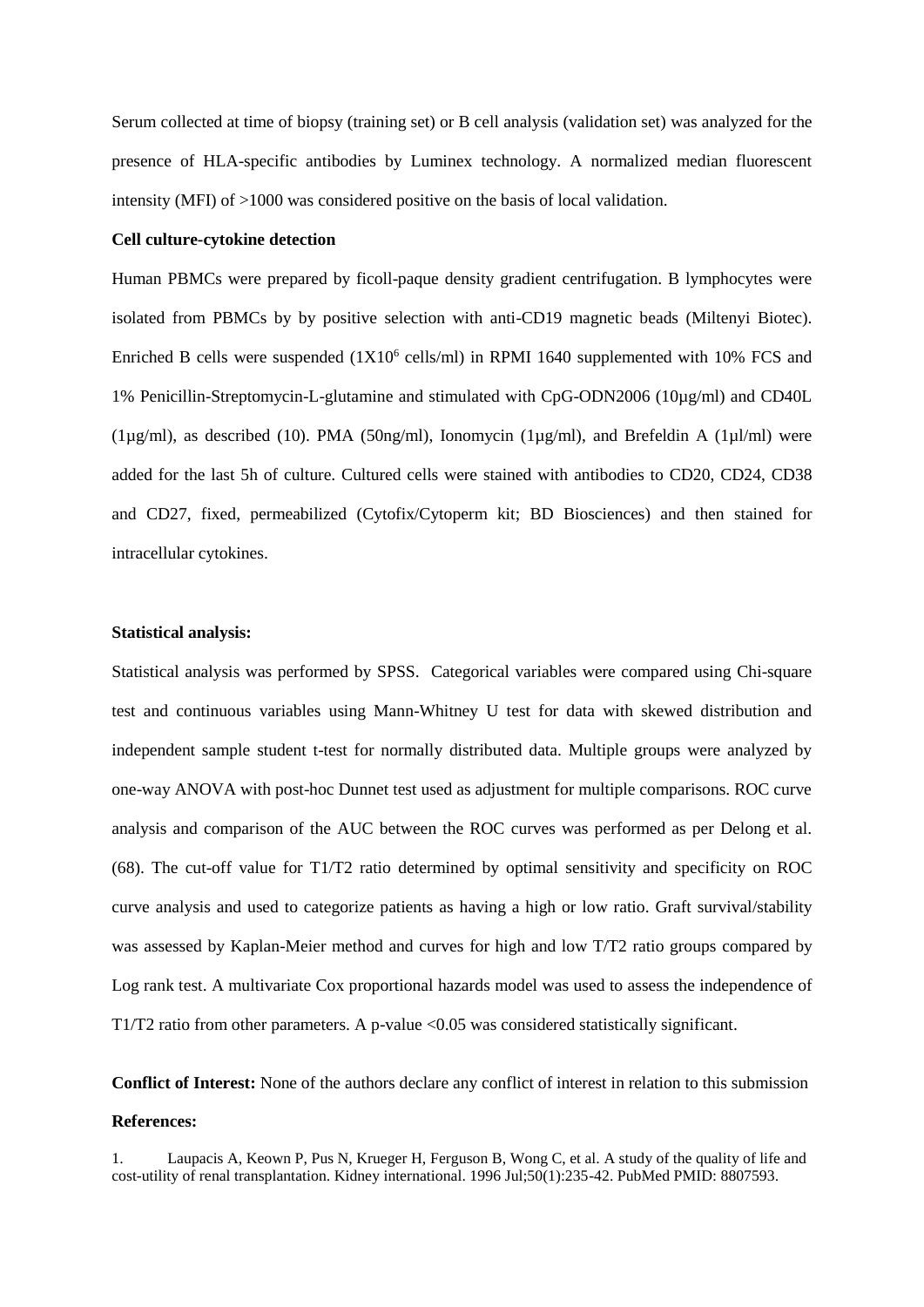<span id="page-15-0"></span>2. Meier-Kriesche HU, Schold JD, Srinivas TR, Kaplan B. Lack of improvement in renal allograft survival despite a marked decrease in acute rejection rates over the most recent era. American journal of transplantation : official journal of the American Society of Transplantation and the American Society of Transplant Surgeons. 2004 Mar;4(3):378-83. PubMed PMID: 14961990.

<span id="page-15-1"></span>Lamb KE, Lodhi S, Meier-Kriesche HU. Long-term renal allograft survival in the United States: a critical reappraisal. American journal of transplantation : official journal of the American Society of Transplantation and the American Society of Transplant Surgeons. 2011 Mar;11(3):450-62. PubMed PMID: 20973913.

<span id="page-15-2"></span>4. Knoll G, Muirhead N, Trpeski L, Zhu N, Badovinac K. Patient survival following renal transplant failure in Canada. American journal of transplantation : official journal of the American Society of Transplantation and the American Society of Transplant Surgeons. 2005 Jul;5(7):1719-24. PubMed PMID: 15943631.

<span id="page-15-3"></span>5. Kaplan B, Meier-Kriesche HU. Death after graft loss: an important late study endpoint in kidney transplantation. American journal of transplantation : official journal of the American Society of Transplantation and the American Society of Transplant Surgeons. 2002 Nov;2(10):970-4. PubMed PMID: 12482151.

<span id="page-15-4"></span>6. Sellares J, de Freitas DG, Mengel M, Reeve J, Einecke G, Sis B, et al. Understanding the causes of kidney transplant failure: the dominant role of antibody-mediated rejection and nonadherence. American journal of transplantation : official journal of the American Society of Transplantation and the American Society of Transplant Surgeons. 2012 Feb;12(2):388-99. PubMed PMID: 22081892.

<span id="page-15-5"></span>7. El-Zoghby ZM, Stegall MD, Lager DJ, Kremers WK, Amer H, Gloor JM, et al. Identifying specific causes of kidney allograft loss. American journal of transplantation : official journal of the American Society of Transplantation and the American Society of Transplant Surgeons. 2009 Mar;9(3):527-35. PubMed PMID: 19191769.

<span id="page-15-6"></span>8. Wilkinson A. Protocol transplant biopsies: are they really needed? Clinical journal of the American Society of Nephrology : CJASN. 2006 Jan;1(1):130-7. PubMed PMID: 17699199.

<span id="page-15-7"></span>9. Chung JB, Silverman M, Monroe JG. Transitional B cells: step by step towards immune competence. Trends in immunology. 2003 Jun;24(6):343-9. PubMed PMID: 12810111.

<span id="page-15-8"></span>10. Cherukuri A, Rothstein DM, Clark B, Carter CR, Davison A, Hernandez-Fuentes M, et al. Immunologic human renal allograft injury associates with an altered IL-10/TNF-alpha expression ratio in regulatory B cells. Journal of the American Society of Nephrology : JASN. 2014 Jul;25(7):1575-85. PubMed PMID: 24610932. Pubmed Central PMCID: 4073434.

<span id="page-15-9"></span>11. Blair PA, Norena LY, Flores-Borja F, Rawlings DJ, Isenberg DA, Ehrenstein MR, et al. CD19(+)CD24(hi)CD38(hi) B cells exhibit regulatory capacity in healthy individuals but are functionally impaired in systemic Lupus Erythematosus patients. Immunity. 2010 Jan 29;32(1):129-40. PubMed PMID: 20079667.

<span id="page-15-10"></span>12. Kim JI, Rothstein DM, Markmann JF. Role of B cells in tolerance induction. Current opinion in organ transplantation. 2015 Aug;20(4):369-75. PubMed PMID: 26107970. Pubmed Central PMCID: 4517180. 13. Mauri C, Bosma A. Immune regulatory function of B cells. Annual review of immunology.

<span id="page-15-11"></span>2012;30:221-41. PubMed PMID: 22224776.

<span id="page-15-12"></span>14. Newell KA, Asare A, Kirk AD, Gisler TD, Bourcier K, Suthanthiran M, et al. Identification of a B cell signature associated with renal transplant tolerance in humans. J Clin Invest. 2010 Jun;120(6):1836-47. PubMed PMID: 20501946. Pubmed Central PMCID: 2877933.

<span id="page-15-13"></span>15. Loder F, Mutschler B, Ray RJ, Paige CJ, Sideras P, Torres R, et al. B cell development in the spleen takes place in discrete steps and is determined by the quality of B cell receptor-derived signals. The Journal of experimental medicine. 1999 Jul 5;190(1):75-89. PubMed PMID: 10429672. Pubmed Central PMCID: 2195560.

<span id="page-15-14"></span>16. Chung JB, Sater RA, Fields ML, Erikson J, Monroe JG. CD23 defines two distinct subsets of immature B cells which differ in their responses to T cell help signals. Int Immunol. 2002 Feb;14(2):157-66. PubMed PMID: 11809735.

<span id="page-15-15"></span>17. Palanichamy A, Barnard J, Zheng B, Owen T, Quach T, Wei C, et al. Novel human transitional B cell populations revealed by B cell depletion therapy. Journal of immunology. 2009 May 15;182(10):5982-93. PubMed PMID: 19414749. Pubmed Central PMCID: 2746373.

<span id="page-15-16"></span>18. Carsetti R, Kohler G, Lamers MC. Transitional B cells are the target of negative selection in the B cell compartment. J Exp Med. 1995 Jun 1;181(6):2129-40. PubMed PMID: 7760002. Pubmed Central PMCID: 2192072.

<span id="page-15-18"></span>19. Tsubata T, Wu J, Honjo T. B-cell apoptosis induced by antigen receptor crosslinking is blocked by a Tcell signal through CD40. Nature. 1993 Aug 12;364(6438):645-8. PubMed PMID: 7688865.

<span id="page-15-17"></span>20. Liu YJ. Sites of B lymphocyte selection, activation, and tolerance in spleen. The Journal of experimental medicine. 1997 Aug 29;186(5):625-9. PubMed PMID: 9312553. Pubmed Central PMCID: 2199016.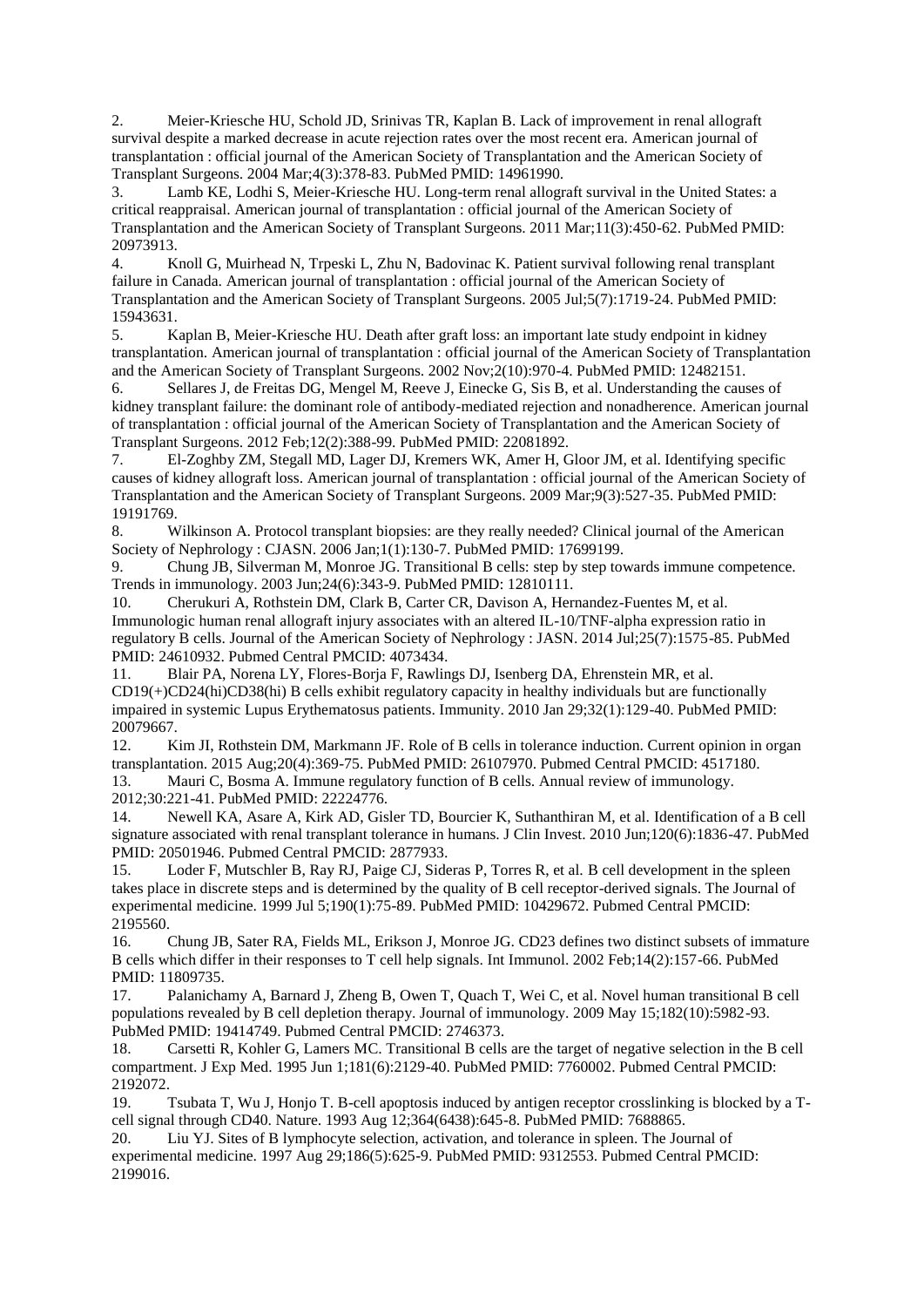21. Parry SL, Hasbold J, Holman M, Klaus GG. Hypercross-linking surface IgM or IgD receptors on mature B cells induces apoptosis that is reversed by costimulation with IL-4 and anti-CD40. J Immunol. 1994 Mar 15;152(6):2821-9. PubMed PMID: 7511629.

<span id="page-16-0"></span>22. Anolik JH, Looney RJ, Lund FE, Randall TD, Sanz I. Insights into the heterogeneity of human B cells: diverse functions, roles in autoimmunity, and use as therapeutic targets. Immunol Res. 2009 Dec;45(2-3):144-58. PubMed PMID: 19350211. Pubmed Central PMCID: 2891332.

<span id="page-16-1"></span>23. Carsetti R, Rosado MM, Wardmann H. Peripheral development of B cells in mouse and man. Immunological reviews. 2004 Feb;197:179-91. PubMed PMID: 14962195.

<span id="page-16-2"></span>24. Sims GP, Ettinger R, Shirota Y, Yarboro CH, Illei GG, Lipsky PE. Identification and characterization of circulating human transitional B cells. Blood. 2005 Jun 1;105(11):4390-8. PubMed PMID: 15701725. Pubmed Central PMCID: 1895038.

<span id="page-16-3"></span>25. Anolik JH, Barnard J, Owen T, Zheng B, Kemshetti S, Looney RJ, et al. Delayed memory B cell recovery in peripheral blood and lymphoid tissue in systemic lupus erythematosus after B cell depletion therapy. Arthritis and rheumatism. 2007 Sep;56(9):3044-56. PubMed PMID: 17763423.

<span id="page-16-4"></span>26. Iwata Y, Matsushita T, Horikawa M, Dilillo DJ, Yanaba K, Venturi GM, et al. Characterization of a rare IL-10-competent B-cell subset in humans that parallels mouse regulatory B10 cells. Blood. 2011 Jan 13;117(2):530-41. PubMed PMID: 20962324. Pubmed Central PMCID: 3031478.

<span id="page-16-5"></span>27. Yanaba K, Bouaziz JD, Matsushita T, Magro CM, St Clair EW, Tedder TF. B-lymphocyte contributions to human autoimmune disease. Immunological reviews. 2008 Jun;223:284-99. PubMed PMID: 18613843.

28. Bouaziz JD, Yanaba K, Tedder TF. Regulatory B cells as inhibitors of immune responses and inflammation. Immunological reviews. 2008 Aug;224:201-14. PubMed PMID: 18759928.

<span id="page-16-6"></span>29. Ding Q, Yeung M, Camirand G, Zeng Q, Akiba H, Yagita H, et al. Regulatory B cells are identified by expression of TIM-1 and can be induced through TIM-1 ligation to promote tolerance in mice. The Journal of clinical investigation. 2011 Sep;121(9):3645-56. PubMed PMID: 21821911. Pubmed Central PMCID: 3163958.

30. Wojciechowski W, Harris DP, Sprague F, Mousseau B, Makris M, Kusser K, et al. Cytokine-producing effector B cells regulate type 2 immunity to H. polygyrus. Immunity. 2009 Mar 20;30(3):421-33. PubMed PMID: 19249230. Pubmed Central PMCID: 2745290.

31. Barr TA, Shen P, Brown S, Lampropoulou V, Roch T, Lawrie S, et al. B cell depletion therapy ameliorates autoimmune disease through ablation of IL-6-producing B cells. The Journal of experimental medicine. 2012 May 7;209(5):1001-10. PubMed PMID: 22547654. Pubmed Central PMCID: 3348102.

<span id="page-16-7"></span>32. Lund FE, Randall TD. Effector and regulatory B cells: modulators of CD4+ T cell immunity. Nature reviews Immunology. 2010 Apr;10(4):236-47. PubMed PMID: 20224569. Pubmed Central PMCID: 3038334. 33. Candando KM, Lykken JM, Tedder TF. B10 cell regulation of health and disease. Immunological reviews. 2014 May;259(1):259-72. PubMed PMID: 24712471. Pubmed Central PMCID: 4049540.

34. Hu CY, Rodriguez-Pinto D, Du W, Ahuja A, Henegariu O, Wong FS, et al. Treatment with CD20 specific antibody prevents and reverses autoimmune diabetes in mice. The Journal of clinical investigation. 2007 Dec;117(12):3857-67. PubMed PMID: 18060033. Pubmed Central PMCID: 2096456.

35. Edwards JC, Szczepanski L, Szechinski J, Filipowicz-Sosnowska A, Emery P, Close DR, et al. Efficacy of B-cell-targeted therapy with rituximab in patients with rheumatoid arthritis. The New England journal of medicine. 2004 Jun 17;350(25):2572-81. PubMed PMID: 15201414.

36. Bouaziz JD, Yanaba K, Venturi GM, Wang Y, Tisch RM, Poe JC, et al. Therapeutic B cell depletion impairs adaptive and autoreactive CD4+ T cell activation in mice. Proceedings of the National Academy of Sciences of the United States of America. 2007 Dec 26;104(52):20878-83. PubMed PMID: 18093919. Pubmed Central PMCID: 2409235.

37. Matsushita T, Yanaba K, Bouaziz JD, Fujimoto M, Tedder TF. Regulatory B cells inhibit EAE initiation in mice while other B cells promote disease progression. The Journal of clinical investigation. 2008 Oct;118(10):3420-30. PubMed PMID: 18802481. Pubmed Central PMCID: 2542851.

38. Shen P, Fillatreau S. Antibody-independent functions of B cells: a focus on cytokines. Nature reviews Immunology. 2015 Jul;15(7):441-51. PubMed PMID: 26065586.

39. Bar-Or A, Fawaz L, Fan B, Darlington PJ, Rieger A, Ghorayeb C, et al. Abnormal B-cell cytokine responses a trigger of T-cell-mediated disease in MS? Ann Neurol. 2010 Apr;67(4):452-61. PubMed PMID: 20437580.

<span id="page-16-8"></span>40. Lino AC, Dorner T, Bar-Or A, Fillatreau S. Cytokine-producing B cells: a translational view on their roles in human and mouse autoimmune diseases. Immunological reviews. 2016 Jan;269(1):130-44. PubMed PMID: 26683150.

<span id="page-16-9"></span>41. Clatworthy MR, Watson CJ, Plotnek G, Bardsley V, Chaudhry AN, Bradley JA, et al. B-cell-depleting induction therapy and acute cellular rejection. The New England journal of medicine. 2009 Jun 18;360(25):2683-5. PubMed PMID: 19535812. Pubmed Central PMCID: 4143588.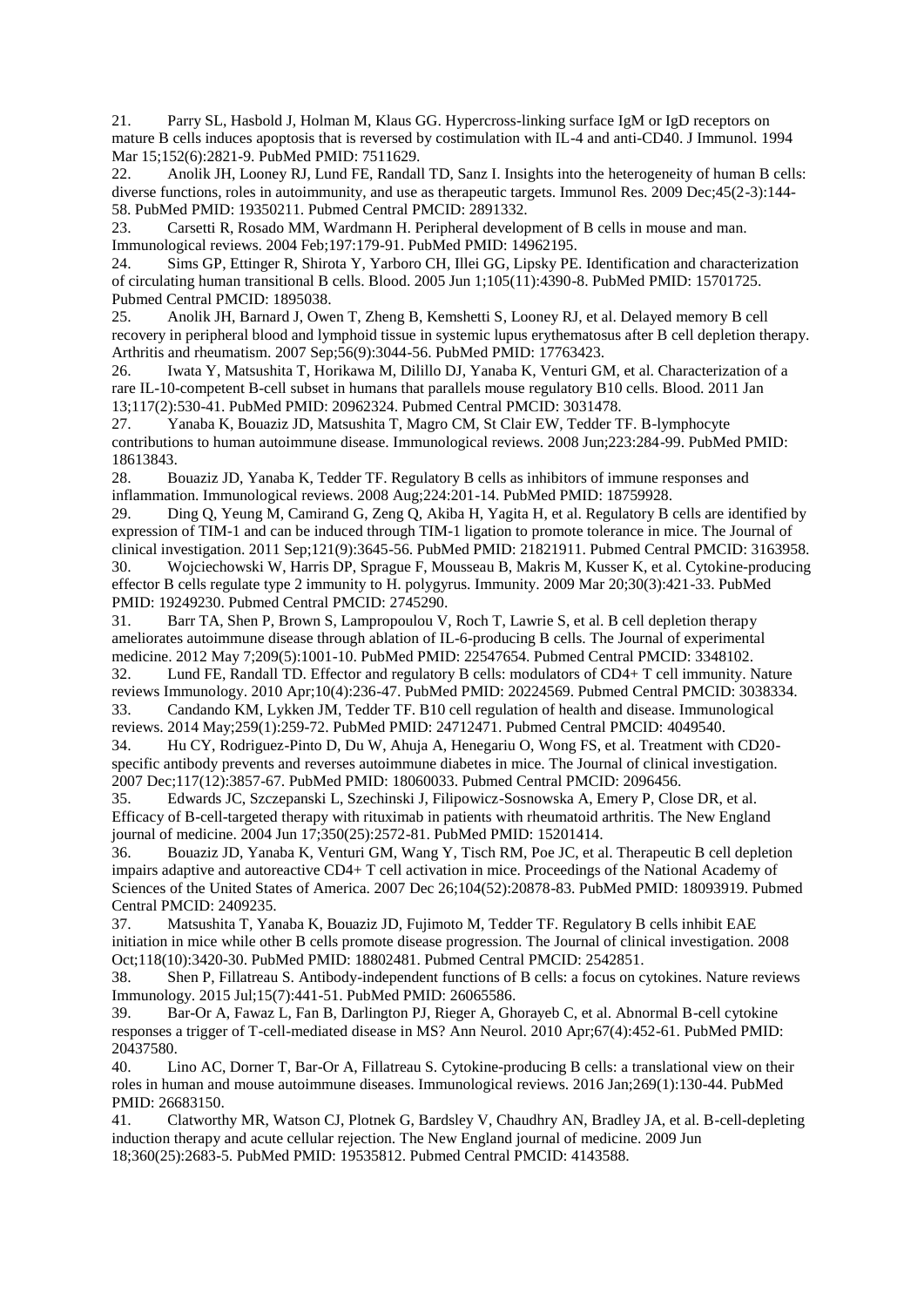<span id="page-17-0"></span>42. Allman D, Lindsley RC, DeMuth W, Rudd K, Shinton SA, Hardy RR. Resolution of three nonproliferative immature splenic B cell subsets reveals multiple selection points during peripheral B cell maturation. Journal of immunology. 2001 Dec 15;167(12):6834-40. PubMed PMID: 11739500.

<span id="page-17-1"></span>43. Su TT, Rawlings DJ. Transitional B lymphocyte subsets operate as distinct checkpoints in murine splenic B cell development. Journal of immunology. 2002 Mar 1;168(5):2101-10. PubMed PMID: 11859095. 44. Loupy A, Vernerey D, Tinel C, Aubert O, Duong van Huyen JP, Rabant M, et al. Subclinical Rejection

<span id="page-17-2"></span>Phenotypes at 1 Year Post-Transplant and Outcome of Kidney Allografts. Journal of the American Society of Nephrology : JASN. 2015 Jul;26(7):1721-31. PubMed PMID: 25556173. Pubmed Central PMCID: 4483584.

<span id="page-17-3"></span>45. Rush D, Nickerson P, Gough J, McKenna R, Grimm P, Cheang M, et al. Beneficial effects of treatment of early subclinical rejection: a randomized study. Journal of the American Society of Nephrology : JASN. 1998 Nov;9(11):2129-34. PubMed PMID: 9808101.

<span id="page-17-4"></span>46. Suthanthiran M, Schwartz JE, Ding R, Abecassis M, Dadhania D, Samstein B, et al. Urinary-cell mRNA profile and acute cellular rejection in kidney allografts. The New England journal of medicine. 2013 Jul 4;369(1):20-31. PubMed PMID: 23822777. Pubmed Central PMCID: 3786188.

<span id="page-17-5"></span>47. Roedder S, Sigdel T, Salomonis N, Hsieh S, Dai H, Bestard O, et al. The kSORT assay to detect renal transplant patients at high risk for acute rejection: results of the multicenter AART study. PLoS medicine. 2014 Nov;11(11):e1001759. PubMed PMID: 25386950. Pubmed Central PMCID: 4227654.

<span id="page-17-6"></span>48. Hu H, Kwun J, Aizenstein BD, Knechtle SJ. Noninvasive detection of acute and chronic injuries in human renal transplant by elevation of multiple cytokines/chemokines in urine. Transplantation. 2009 Jun 27;87(12):1814-20. PubMed PMID: 19543058.

49. Ho J, Wiebe C, Gibson IW, Rush DN, Nickerson PW. Immune monitoring of kidney allografts. American journal of kidney diseases : the official journal of the National Kidney Foundation. 2012 Oct;60(4):629-40. PubMed PMID: 22542291.

50. Hauser IA, Spiegler S, Kiss E, Gauer S, Sichler O, Scheuermann EH, et al. Prediction of acute renal allograft rejection by urinary monokine induced by IFN-gamma (MIG). Journal of the American Society of Nephrology : JASN. 2005 Jun;16(6):1849-58. PubMed PMID: 15857922.

51. Ho J, Wiebe C, Gibson IW, Hombach-Klonisch S, Gao A, Rigatto C, et al. Elevated urinary CCL2: Cr at 6 months is associated with renal allograft interstitial fibrosis and inflammation at 24 months. Transplantation. 2014 Jul 15;98(1):39-46. PubMed PMID: 24646773.

<span id="page-17-7"></span>52. Kaplan B, Schold J, Meier-Kriesche HU. Poor predictive value of serum creatinine for renal allograft loss. American journal of transplantation : official journal of the American Society of Transplantation and the American Society of Transplant Surgeons. 2003 Dec;3(12):1560-5. PubMed PMID: 14629286.

<span id="page-17-9"></span>53. Hariharan S, McBride MA, Cherikh WS, Tolleris CB, Bresnahan BA, Johnson CP. Post-transplant renal function in the first year predicts long-term kidney transplant survival. Kidney international. 2002 Jul;62(1):311-8. PubMed PMID: 12081593.

<span id="page-17-10"></span>54. Cherukuri A, Welberry-Smith MP, Tattersall JE, Ahmad N, Newstead CG, Lewington AJ, et al. The clinical significance of early proteinuria after renal transplantation. Transplantation. 2010 Jan 27;89(2):200-7. PubMed PMID: 20098283.

55. Cherukuri A TJ, Lewington A, Newstead C, Baker R.J. Resolution of low-grade proteinuria is associated with improved outcomes after renal transplantation- a retrospective longitudinal study. American Journal of Transplantation. 2014 in press

in press(in press).

56. Halimi JM, Laouad I, Buchler M, Al-Najjar A, Chatelet V, Houssaini TS, et al. Early low-grade proteinuria: causes, short-term evolution and long-term consequences in renal transplantation. American journal of transplantation : official journal of the American Society of Transplantation and the American Society of Transplant Surgeons. 2005 Sep;5(9):2281-8. PubMed PMID: 16095510.

57. Halimi JM, Matthias B, Al-Najjar A, Laouad I, Chatelet V, Marliere JF, et al. Respective predictive role of urinary albumin excretion and nonalbumin proteinuria on graft loss and death in renal transplant recipients. American journal of transplantation : official journal of the American Society of Transplantation and the American Society of Transplant Surgeons. 2007 Dec;7(12):2775-81. PubMed PMID: 17949457.

<span id="page-17-8"></span>58. Wang X, Lewis J, Appel L, Cheek D, Contreras G, Faulkner M, et al. Validation of creatinine-based estimates of GFR when evaluating risk factors in longitudinal studies of kidney disease. Journal of the American Society of Nephrology : JASN. 2006 Oct;17(10):2900-9. PubMed PMID: 16988064.

59. Norris KC, Greene T, Kopple J, Lea J, Lewis J, Lipkowitz M, et al. Baseline predictors of renal disease progression in the African American Study of Hypertension and Kidney Disease. Journal of the American Society of Nephrology : JASN. 2006 Oct;17(10):2928-36. PubMed PMID: 16959828. Pubmed Central PMCID: 3833081.

60. Yang W, Xie D, Anderson AH, Joffe MM, Greene T, Teal V, et al. Association of kidney disease outcomes with risk factors for CKD: findings from the Chronic Renal Insufficiency Cohort (CRIC) study.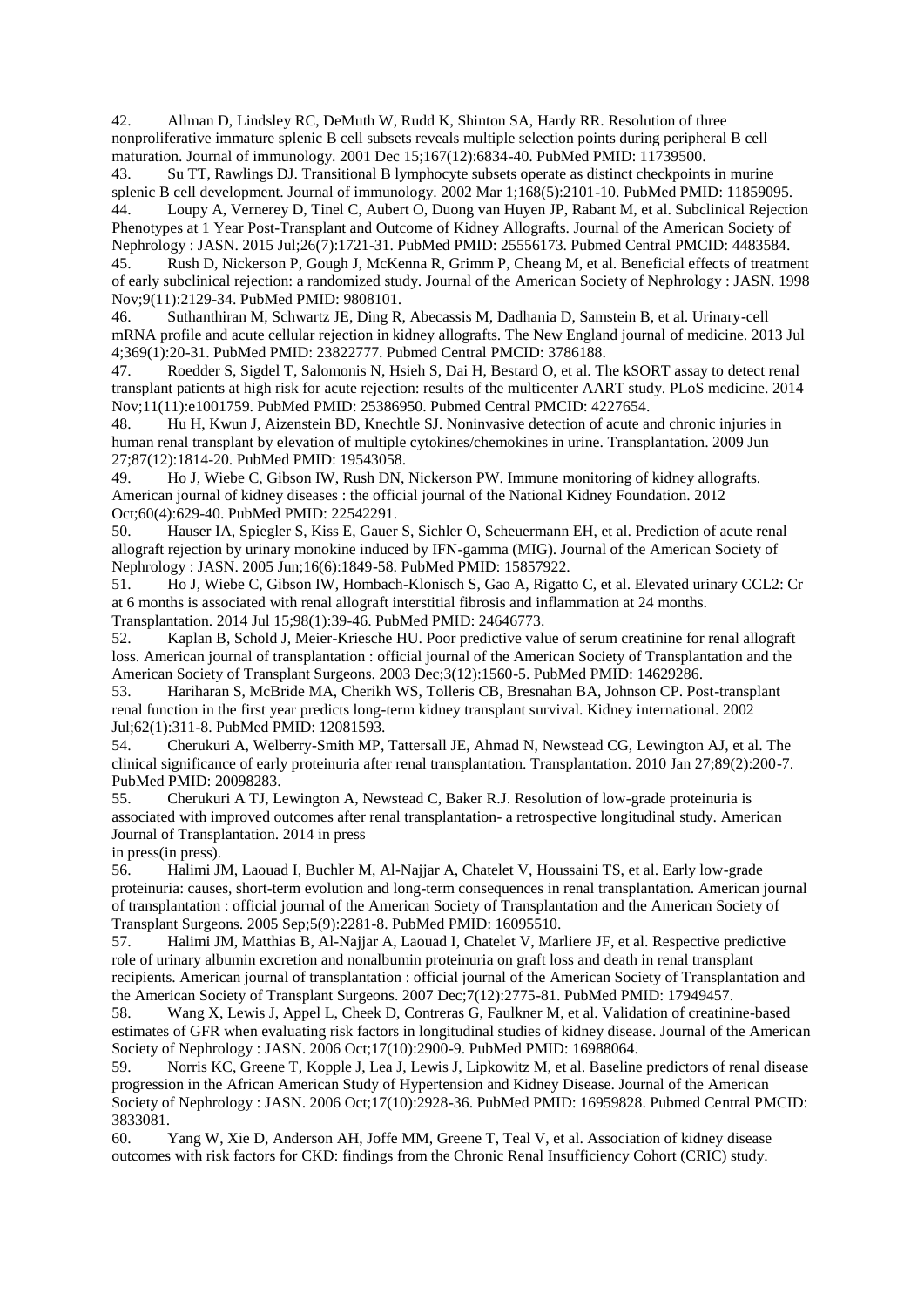American journal of kidney diseases : the official journal of the National Kidney Foundation. 2014 Feb;63(2):236-43. PubMed PMID: 24182662. Pubmed Central PMCID: 3946885.

<span id="page-18-0"></span>61. Shabir S, Girdlestone J, Briggs D, Kaul B, Smith H, Daga S, et al. Transitional B lymphocytes are associated with protection from kidney allograft rejection: a prospective study. American journal of transplantation : official journal of the American Society of Transplantation and the American Society of Transplant Surgeons. 2015 May;15(5):1384-91. PubMed PMID: 25808898.

<span id="page-18-1"></span>62. Svachova V, Sekerkova A, Hruba P, Tycova I, Rodova M, Cecrdlova E, et al. Dynamic changes of Bcell compartments in kidney transplantation: lack of transitional B cells is associated with allograft rejection. Transplant international : official journal of the European Society for Organ Transplantation. 2016 May;29(5):540-8. PubMed PMID: 26839984.

<span id="page-18-2"></span>63. Pepe MS, Etzioni R, Feng Z, Potter JD, Thompson ML, Thornquist M, et al. Phases of biomarker development for early detection of cancer. Journal of the National Cancer Institute. 2001 Jul 18;93(14):1054-61. PubMed PMID: 11459866.

<span id="page-18-3"></span>64. Yakupoglu U, Baranowska-Daca E, Rosen D, Barrios R, Suki WN, Truong LD. Post-transplant nephrotic syndrome: A comprehensive clinicopathologic study. Kidney Int. 2004 Jun;65(6):2360-70. PubMed PMID: 15149349.

<span id="page-18-4"></span>65. Dudley C, Pohanka E, Riad H, Dedochova J, Wijngaard P, Sutter C, et al. Mycophenolate mofetil substitution for cyclosporine a in renal transplant recipients with chronic progressive allograft dysfunction: the "creeping creatinine" study. Transplantation. 2005 Feb 27;79(4):466-75. PubMed PMID: 15729174.

<span id="page-18-5"></span>66. Mengel M, Sis B, Haas M, Colvin RB, Halloran PF, Racusen LC, et al. Banff 2011 Meeting report: new concepts in antibody-mediated rejection. American journal of transplantation : official journal of the American Society of Transplantation and the American Society of Transplant Surgeons. 2012 Mar;12(3):563- 70. PubMed PMID: 22300494. Pubmed Central PMCID: 3728651.

<span id="page-18-6"></span>67. Yeramilli VA, Knight KL. Somatically diversified and proliferating transitional B cells: implications for peripheral B cell homeostasis. Journal of immunology. 2011 Jun 1;186(11):6437-44. PubMed PMID: 21525392. Pubmed Central PMCID: 3123885.

<span id="page-18-7"></span>68. DeLong ER, DeLong DM, Clarke-Pearson DL. Comparing the areas under two or more correlated receiver operating characteristic curves: a nonparametric approach. Biometrics. 1988 Sep;44(3):837-45. PubMed PMID: 3203132.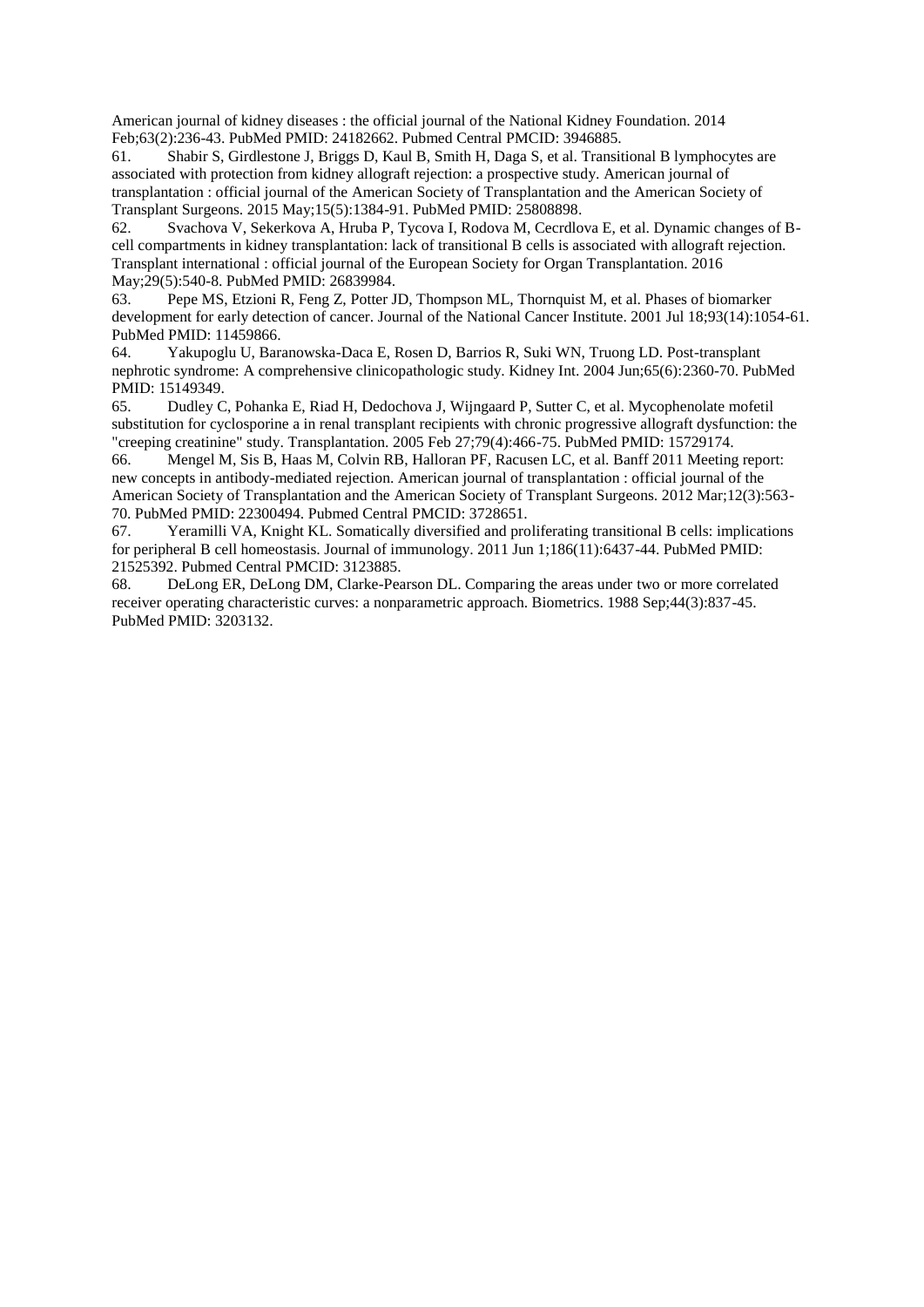| Variable                             | Total study | T1/T2 ratio<0.17 | T1/T2 ratio>0.17 | P-value  |
|--------------------------------------|-------------|------------------|------------------|----------|
|                                      | population  |                  |                  |          |
| <b>Number</b>                        | 45          | 24               | $\overline{21}$  |          |
| <b>Recipient age</b>                 | 51(14.3)    | 48.6 (14.0)      | 54.3 (14.0)      | 0.3      |
| Recipient gender-male%               | 71%         | 65.4%            | 80%              | 0.2      |
| <b>Cause of ESRD</b>                 |             |                  |                  | 0.3      |
| Diabetes & hypertension              | 6.6%        | 4.1%             | 9.5%             |          |
| Glomerular                           | 28.9%       | 25%              | 33%              |          |
| Inherited                            | 13.3%       | 12.5%            | 14.3%            |          |
| Other                                | 51%         | 58.3%            | 42.8%            |          |
| Time since transplant                | 99 (64)     | 110(75)          | 82 (39)          | 0.3      |
| Donor age                            | 42.5(15.5)  | 41 (14.6)        | 43.2(16.2)       | 0.6      |
| Donor type                           |             |                  |                  | 0.9      |
| Live                                 | 14%         | 12%              | 19%              |          |
| <b>DBD</b>                           | 67%         | 69%              | 62%              |          |
| <b>DCD</b>                           | 19%         | 19%              | 19%              |          |
| Donor cause of death                 |             |                  |                  | 0.2      |
| Trauma                               | 24%         | 26.5%            | 21%              |          |
| Vascular                             | 55%         | 47%              | 64%              |          |
| Others                               | 21%         | 26.5%            | 15%              |          |
| <b>HLA</b> mismatches                | 2.25(1.4)   | 2.8(1.3)         | 1.7(1.2)         | 0.01     |
| <b>Induction</b>                     |             |                  |                  | 0.9      |
| Alemtuzumab                          | 4.4%        | 4%               | 5%               |          |
| Basiliximab                          | 95.6%       | 9%               | 95%              |          |
| <b>Maintenance Immunosuppression</b> |             |                  |                  |          |
| Cyclosporine/Tacrolimus              | 86%         | 81%              | 89.5%            |          |
| Mycophenolate/Azathioprine           | 77%         | 81%              | 74%              |          |
| Prednisolone                         | 35.5%       | 52%              | 11%              | 0.005    |
| <b>Baseline eGFR</b>                 | 35.3(15)    | 33.3(17)         | 32.9(15)         | 0.7      |
| Allograft rejection at baseline      | 55.5%       | 87%              | 24%              | < 0.0001 |

# **Table-1: Demographic characteristics-patients with late for-cause biopsy**

For all continuous variables means are presented with standard deviation in the parenthesis. For all categorical variables, data is presented as percentage of total

\*Groups compared by either independent samples t test or Mann Whitney U test as appropriate

\*\*ESRD End Stage Renal Disease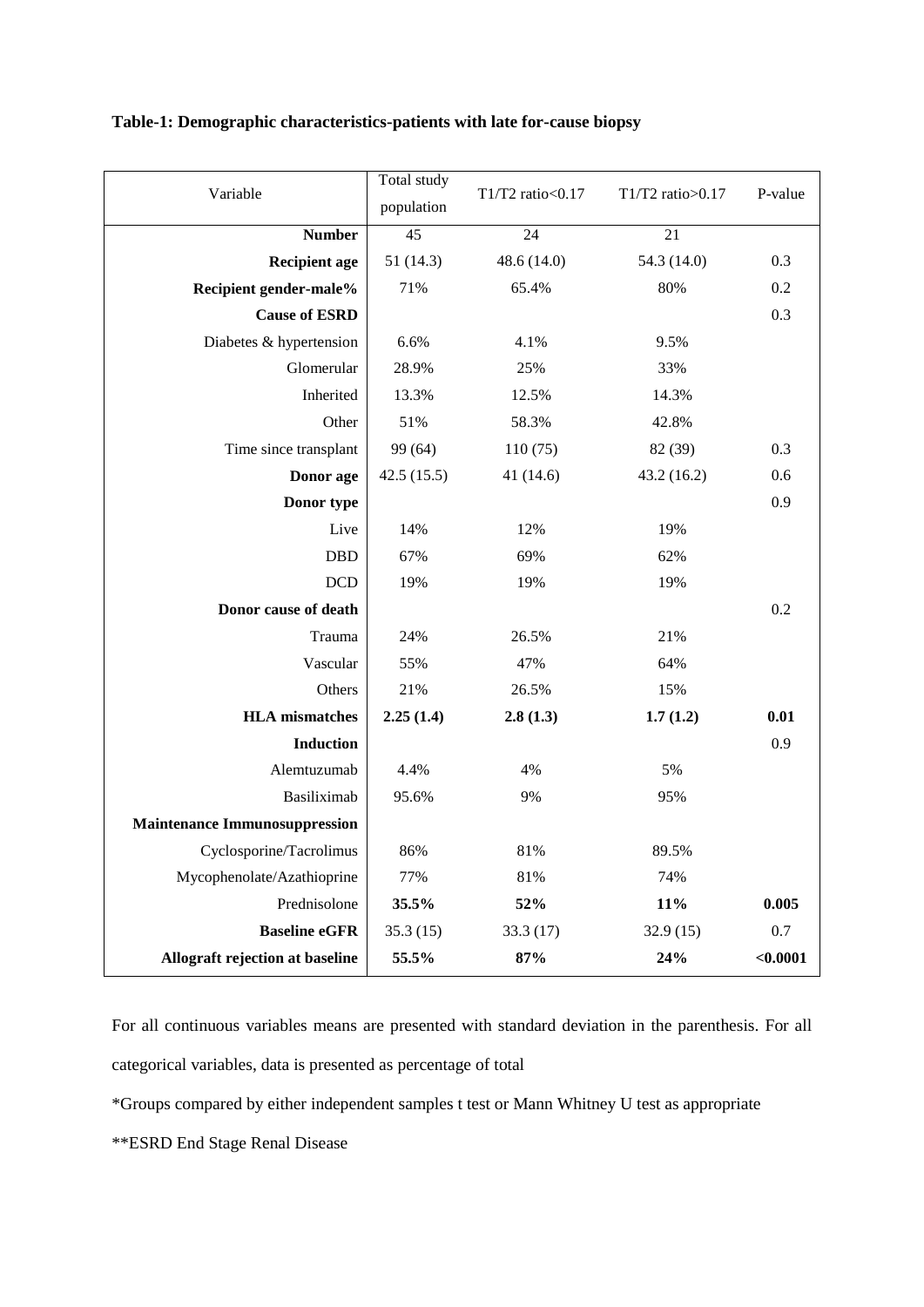\*\*\*Inherited: includes polycystic kidney disease and congenital or inherited renal or systemic diseases like Fabry's disease

\*\*\*\*Others: includes reflux disease, pyelonephritis, stones and unknown causes

\$ DBD Donation after brain Death

- \$\$ DCD Donation after Cardiac Death
- # Vascular: includes sub-arachnoid hemorrhage, stroke or any cause of cerebral ischemia

## Others: includes live grafts along with miscellaneous causes of donor death including septicemia etc.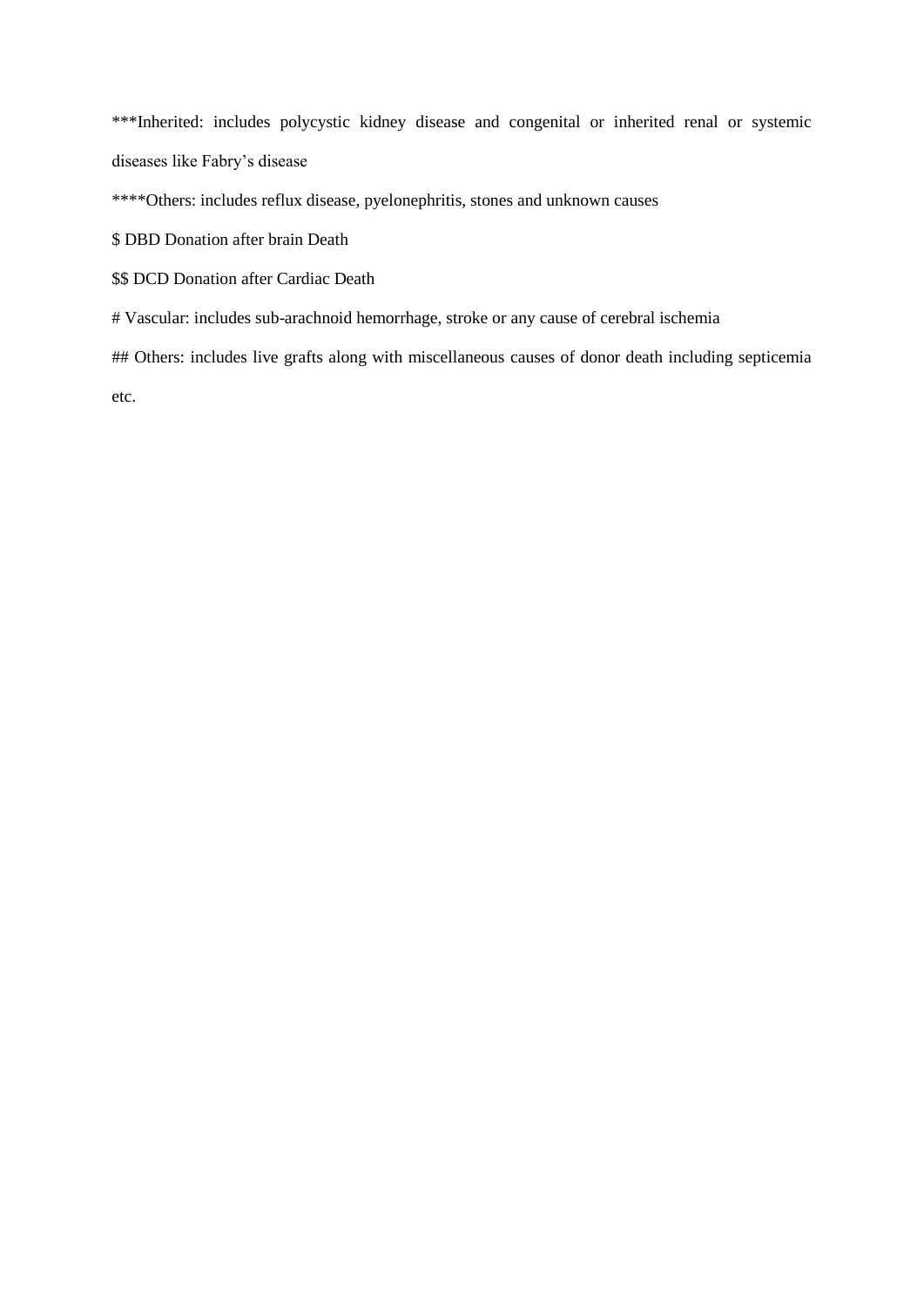|  |  | Table-2: Demographic characteristics-validation set |  |  |
|--|--|-----------------------------------------------------|--|--|
|--|--|-----------------------------------------------------|--|--|

| Variable                        | Total<br>study<br>population | T1/T2 ratio < $0.17$ | T1/T2 ratio> $0.17$ | $P-$<br>value* |
|---------------------------------|------------------------------|----------------------|---------------------|----------------|
| <b>Number</b>                   | 97                           | 41                   | 56                  |                |
| <b>Recipient age</b>            | 46.9(14.6)                   | 50.2(12.2)           | 45.5 (14.7)         | 0.1            |
| Recipient gender-male%          | 78.4%                        | 70.7%                | 83.9%               | 0.1            |
| <b>Cause of ESRD**</b>          |                              |                      |                     | 0.9            |
| Diabetes & hypertension         | 21.6%                        | 19.5%                | 23.2%               |                |
| Glomerular                      | 23.7%                        | 26.8%                | 21.4%               |                |
| Inherited***                    | 18.6%                        | 17.1%                | 19.6%               |                |
| Other****                       | 36.1%                        | 36.6%                | 35.8%               |                |
| Time since transplant           | 24.9(11)                     | 20.9 (10.4)          | 27.6(10.7)          | 0.003          |
| Donor age                       | 42.6(16.1)                   | 42.6(16.7)           | 42.7 (15.7)         | 0.99           |
| Donor type                      |                              |                      |                     | 0.6            |
| Live                            | 18.6%                        | 14.7%                | 21.4%               |                |
| DBD <sup>§</sup>                | 52.6%                        | 58.5%                | 48.2%               |                |
| DCD <sup>ss</sup>               | 28.8%                        | 26.8%                | 30.4%               |                |
| Donor cause of death            |                              |                      |                     | 0.9            |
| Trauma                          | 9.3%                         | 9.8%                 | 8.9%                |                |
| Vascular <sup>#</sup>           | 56.7%                        | 58.5%                | 55.4%               |                |
| Others##                        | 34%                          | 32%                  | 35.7%               |                |
| <b>HLA</b> mismatches           | 2.54(1.4)                    | 2.34(1.3)            | 2.67(1.5)           | 0.3            |
| <b>Induction</b>                |                              |                      |                     | 0.06           |
| Alemtuzumab                     | 52.6%                        | 41.5%                | 60.7%               |                |
| Basiliximab                     | 47.4%                        | 58.5%                | 39.3%               |                |
| <b>Maintenance</b>              |                              |                      |                     | 0.4            |
| Immunosuppression               |                              |                      |                     |                |
| Cyclosporine/Tacrolimus         | 100%                         | 100%                 | 100%                |                |
| Mycophenolate/Azathioprine      | 52.6%                        | 65.8%                | 47.1%               |                |
| Prednisolone                    | 17.5%                        | 19.5%                | 16.1%               | 0.7            |
| <b>Baseline eGFR</b>            | 50.2(18.2)                   | 45.9 (19.9)          | 53.1(16.3)          | 0.06           |
| Allograft rejection at baseline | 17.5%                        | 19.5%                | 16.1%               | 0.7            |

For all continuous variables means are presented with standard deviation in the parenthesis. For all categorical variables, data is presented as percentage of total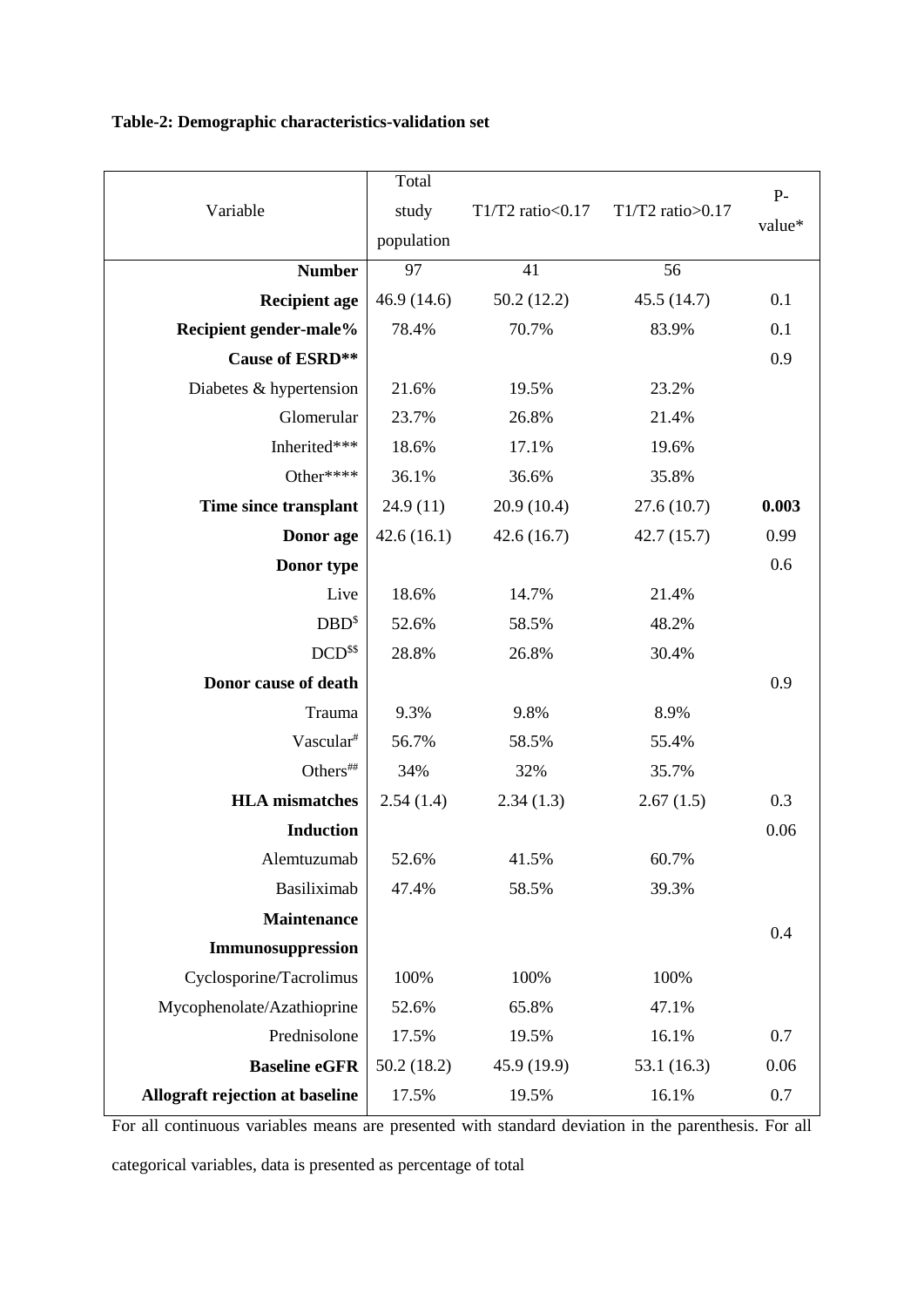\*Groups compared by either independent samples t test or Mann Whitney U test as appropriate

\*\*ESRD End Stage Renal Disease

\*\*\*Inherited: includes polycystic kidney disease and congenital or inherited renal or systemic diseases like Fabry's disease

\*\*\*\*Others: includes reflux disease, pyelonephritis, stones and unknown causes

\$ DBD Donation after brain Death

\$\$ DCD Donation after Cardiac Death

# Vascular: includes sub-arachnoid hemorrhage, stroke or any cause of cerebral ischemia

## Others: includes live grafts along with miscellaneous causes of donor death including septicemia

etc.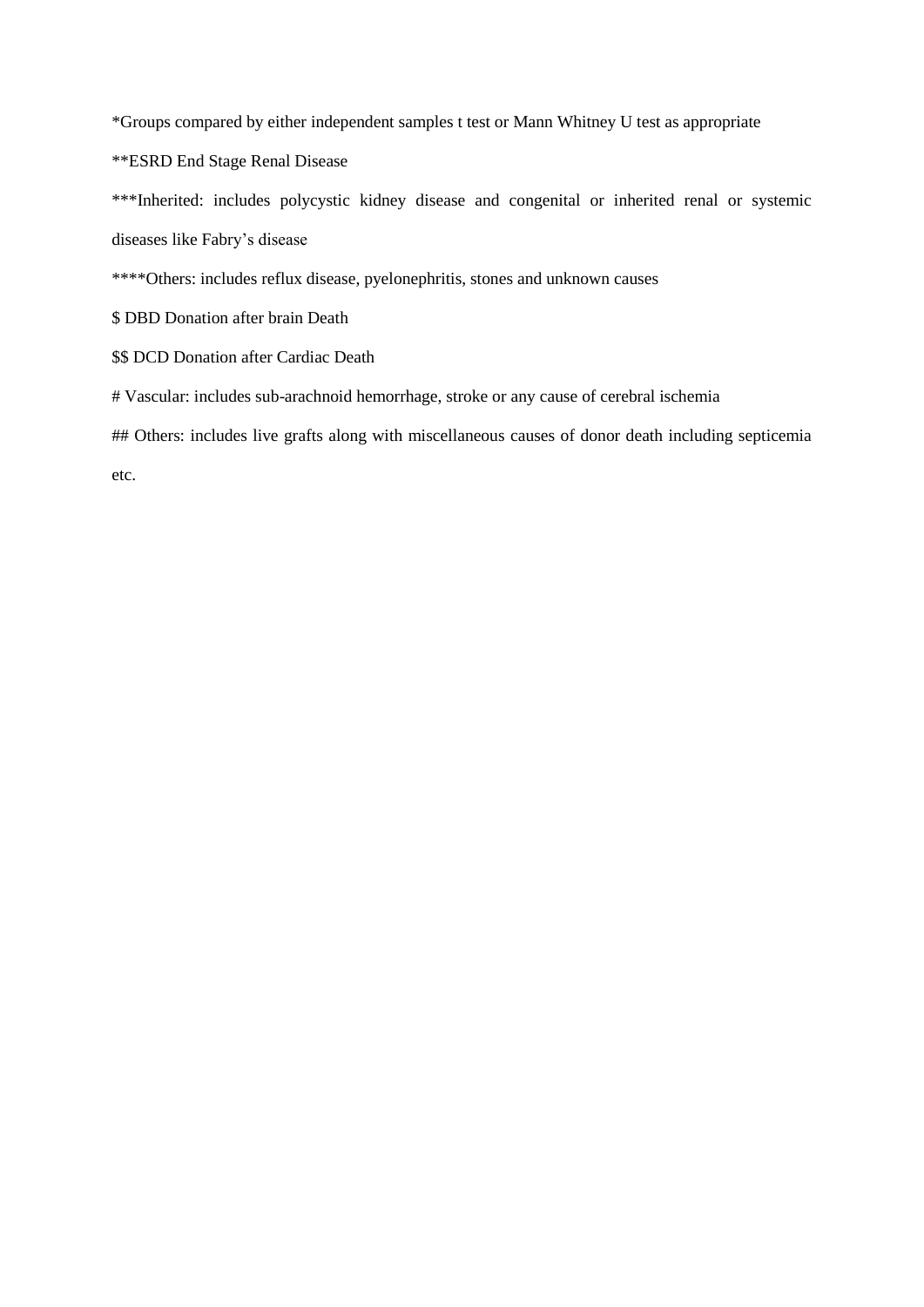#### **Table-3: Multivariate analysis**

|                                                                                                                                   | Multivariate Analysis                                                     |                             |  |
|-----------------------------------------------------------------------------------------------------------------------------------|---------------------------------------------------------------------------|-----------------------------|--|
|                                                                                                                                   | HR (95% CI)                                                               | P value                     |  |
| <b>Training set</b>                                                                                                               |                                                                           |                             |  |
| <b>DSA</b><br>Baseline GFR (per 1ml/min change)<br>Rejection on biopsy<br>TrB T1/T2 ratio<br>(per each 0.1 increase in the ratio) | $0.9(0.4-2.3)$<br>$0.97(0.94-1.01)$<br>$3.01(0.9-10.4)$<br>$0.6(0.4-0.9)$ | 0.8<br>0.09<br>0.08<br>0.02 |  |
| <b>Validation set</b>                                                                                                             |                                                                           |                             |  |
| <b>DSA</b>                                                                                                                        | $3.6(1.1-12.1)$                                                           | 0.04                        |  |
| Baseline eGFR (per 1ml/min change)                                                                                                | $0.97(0.93-1.01)$                                                         | 0.1                         |  |
| Prior rejection                                                                                                                   | $1.2(0.3-4.7)$                                                            | 0.8                         |  |
| TrB T1/T2 ratio<br>(per each 0.1 increase in the ratio)                                                                           | $0.35(0.14-0.9)$                                                          | 0.02                        |  |

HR hazard ratio; 95% CI 95% confidence interval; DSA donor specific antibody

### **Figure Legends:**

## **Fig 1: Phenotypic characterization of Transitional B subsets**

**(A).** Human B cells are classified into transitional T1, T2 and mature naïve based on the surface expression of CD19, CD24, CD38 and CD27. **(B).** When the three subsets of cells are analyzed for the expression of other markers, T1 cells are characterized as CD20<sup>hi</sup> IgM<sup>hi</sup> IgD<sup>lo</sup> CD10<sup>hi</sup> CD5<sup>hi</sup> CD1d<sup>hi</sup> CD86hi; T2 cells as CD20<sup>int</sup> IgM<sup>lo</sup> IgD<sup>hi</sup> CD10<sup>lo</sup> CD5<sup>+</sup> CD1d<sup>hi</sup> CD86<sup>lo</sup> and mature naïve B cells as CD20<sup>lo</sup> IgM<sup>lo</sup> IgD<sup>hi</sup> CD10<sup>-</sup> CD5<sup>lo</sup> CD1d<sup>hi</sup> CD86<sup>hi</sup>. Magnetic bead enriched CD19+ B cells are stimulated with CpG and CD40L for 48hrs with the addition of PIB in the last 5 hrs of culture. **(C).** Bar graphs compare the MFI values for CD10, CD5, IgM, CD20, CD86, IgD and CD1d across T1, T2 and naïve B subsets. **(D).** Scatterplots representing the IL-10 and TNF- $\alpha$  expression after intracellular staining within T1, T2 and mature subsets in a representative healthy volunteer. **(E).** Cumulative results of the percentage of IL10 positive cells within each subset (n=15, \*p<0.0001 mature subset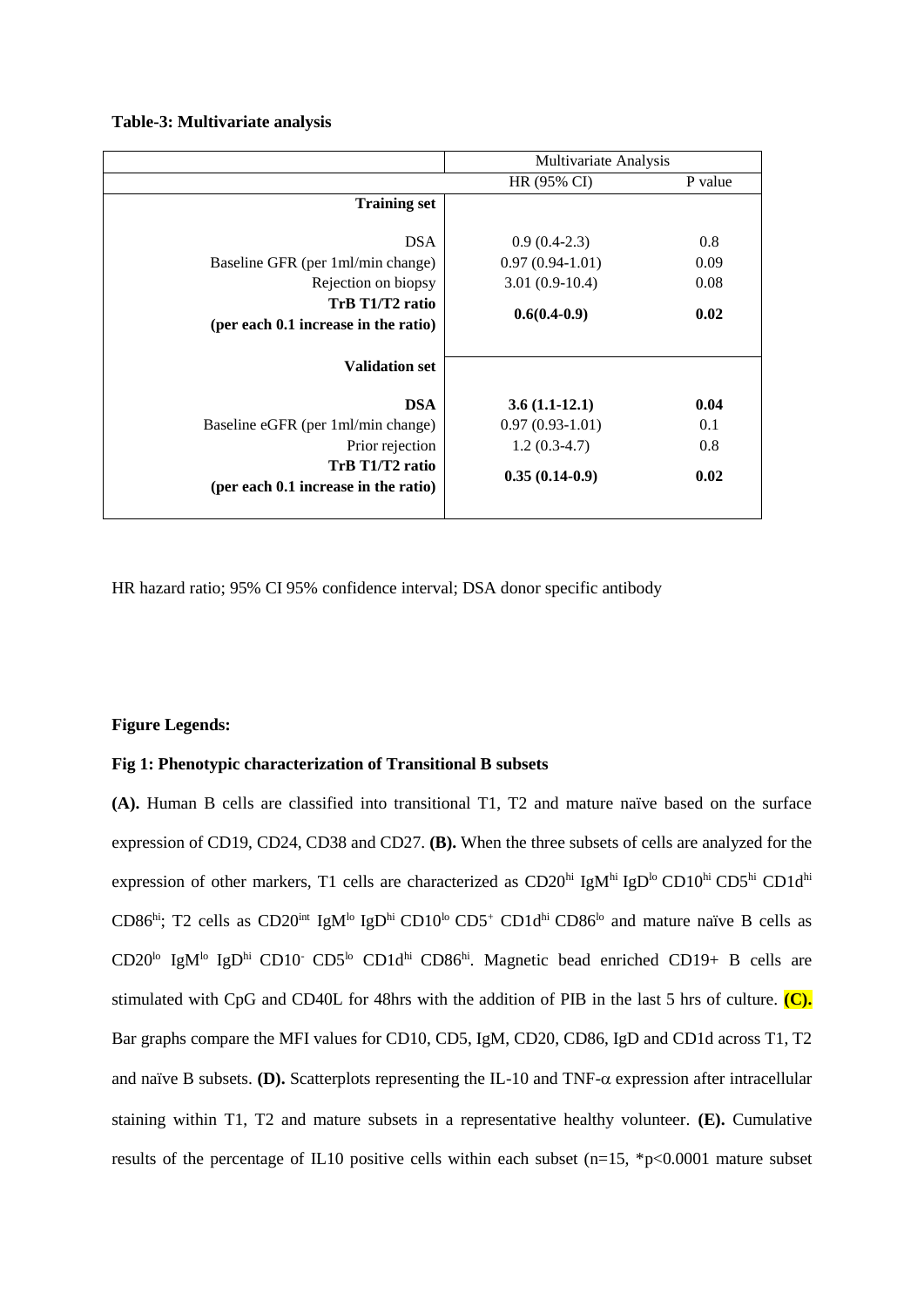compared to either T1 or T2). **(F).** Cumulative results of the percentage of TNF- $\alpha$  positive cells within each subset  $(n=15, **p=0.09, T1$  vs.  $T2; **P<0.0001, T1$  vs. Mature &  $p=0.02, T2$  vs. mature). **(G).** Cumulative results of the IL-10/ TNF- $\alpha$  ratio within each subset (n=15, # T1 vs. T2, p<0.0001; ## T1 vs. mature, p<0.0001; T2 vs. mature, p=0.0001). **(H).** Cumulative results from 5 healthy volunteers comparing IL-10/TNF- $\alpha$  ratio between T1, T2 and naïve B subsets when analyzed at 12, 24 and 48hrs. **(I).** Both IL-10 and TNF- $\alpha$  are analyzed by dual cytokine staining (cumulative results from 5 individual experiments) (\*T1 vs. mature naïve, p<0.0001; \*\*T1 vs. mature naïve, P<0.0001, T1 vs. T2, p=0.04). The bars in each graphic represent mean whilst the error bars represent SEM. Statistical analysis was by one way ANOVA with Dunnet's post hoc correction for multiple comparisons.

# **Fig 2: Comparison of B cells, TrB subsets, T1/T2 ratio at for-cause biopsy in patients who remain stable vs. those with dysfunction on follow-up**

Patients were divided into those with long-term stable function [S] and those with progressive functional decline [D] over a 5yr follow-up from the time of the for-cause biopsy. Groups S and D were compared (S, n=17; D, n=28) for the absolute number of B cells, TrBs and TrB subsets. Comparison of the absolute B cell number (**A**), percentage of TrBs **(B)**, the absolute numbers of TrBs **(C)**, the absolute numbers of T1 cells **(D)**, the absolute numbers of T2 cells **(E)** and T1/T2 ratio **(F)** between the two groups of patients are shown. Individual values for each patient were shown along with mean and error bars that represent SEM. The groups were compared by Mann-Whitney U test.

# **Fig 3: T1/T2 ratio can help risk stratify patients at for-cause biopsy and may be a useful biomarker**

**(A)** Comparison of T1/T2 ratio in patients with stable vs. graft dysfunction that shows a very small overlap and the resultant sensitivity, specificity, positive and negative predictive value at the optimal cut-off of 0.17 defined by the AU-ROC. **(B)** ROC curve analysis for T1/T2 ratio as a marker for allograft functional decline defined as either halving of eGFR or graft loss. **(C)** Kaplan Meier survival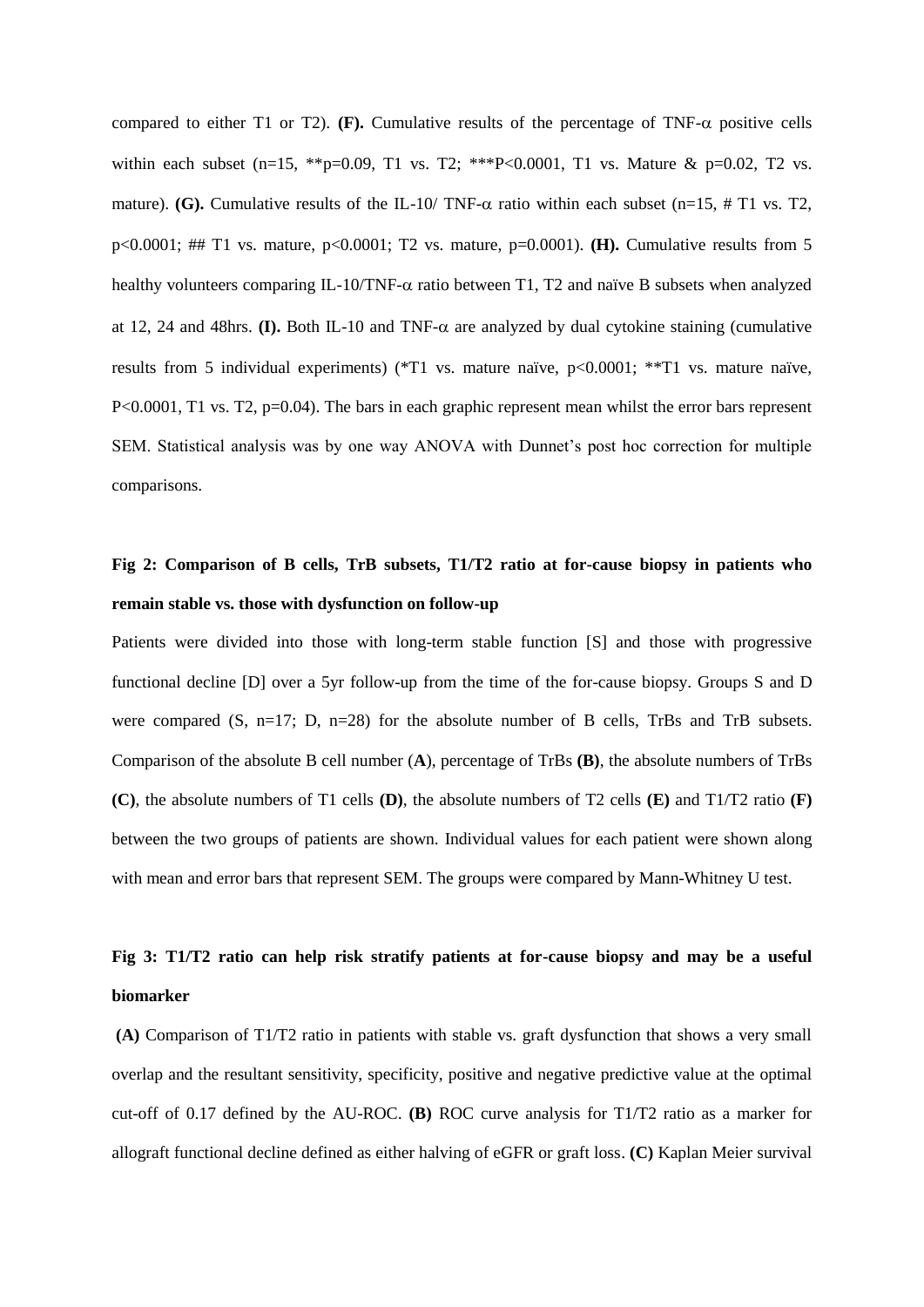curves for allograft functional decline over 5 years from for-cause biopsy, comparing patients with T/T2 ratio>0.17 (high, n=21) or  $\leq$ 0.17 (low, n=24). **(D)** Comparison of change in eGFR ( $\triangle$  eGFR) from the time of B cell analysis to 5 year follow-up in patients with high  $(n=21)$  or low ratio  $(n=24)$ . **(E)** Kaplan Meier survival analysis was repeated by analyzing death-censored graft survival and **(F)** comparing only those patients with histological evidence of rejection on the biopsy (high ratio,  $n=5$ ; low ratio n=20). **(G)** Comparison of change in eGFR from the time of B cell analysis to 5 year followup in patients with rejection (high vs. low ratio). Survival curves were censored for death and compared by Log rank test. Each bar in the bar graphs represents mean  $\pm$  SEM and groups were compared by Mann Whitney U test.

#### **Fig 4: Analysis of the Banff histological lesions in patients with rejection in relation to the T1/T2**

**ratio** (A). Comparison of the Banff scores in the rejection group  $(n=25)$  with a low ( $\leq 0.17$ ) or high  $(0.17)$  T1/T2 ratio. The top panel shows stacked bar charts that compare the proportion of patients with a Banff score of '0', '1' or '>1' for each of the lesions. The middle panel shows the mean Banff scores with error bars representing the SEM. (B). ROC-AUCs are shown for the T1/T2 ratio in the group of patients with rejection for the prediction of allograft dysfunction along with derived histological indices of inflammation (t+I score, g+ptc score) and chronic damage (ct+ci score). The proportions were compared by the Chi square test while all the means were compared by the Mann Whitney U test.

# **Fig 5: Comparison of B cells, TrB subsets, T1/T2 ratio in patients who remain stable vs. those with dysfunction on follow-up: validation set**

Patients were divided into those with long-term stable function [S] and those with progressive functional decline [D] over a 5yr follow-up from the time of the B cell subset analysis. Groups S and D were compared (S, n=85; D, n=12) for the absolute number of B cells, TrBs and TrB subsets. Comparison of the absolute B cell number (**A**), percentage of TrBs **(B)**, the absolute numbers of TrBs **(C)**, the absolute numbers of T1 cells **(D)**, the absolute numbers of T2 cells **(E)** and T1/T2 ratio **(F)** between the two groups of patients are shown. Individual values for each patient were shown along with mean and error bars that represent SEM. The groups were compared by Mann-Whitney U test.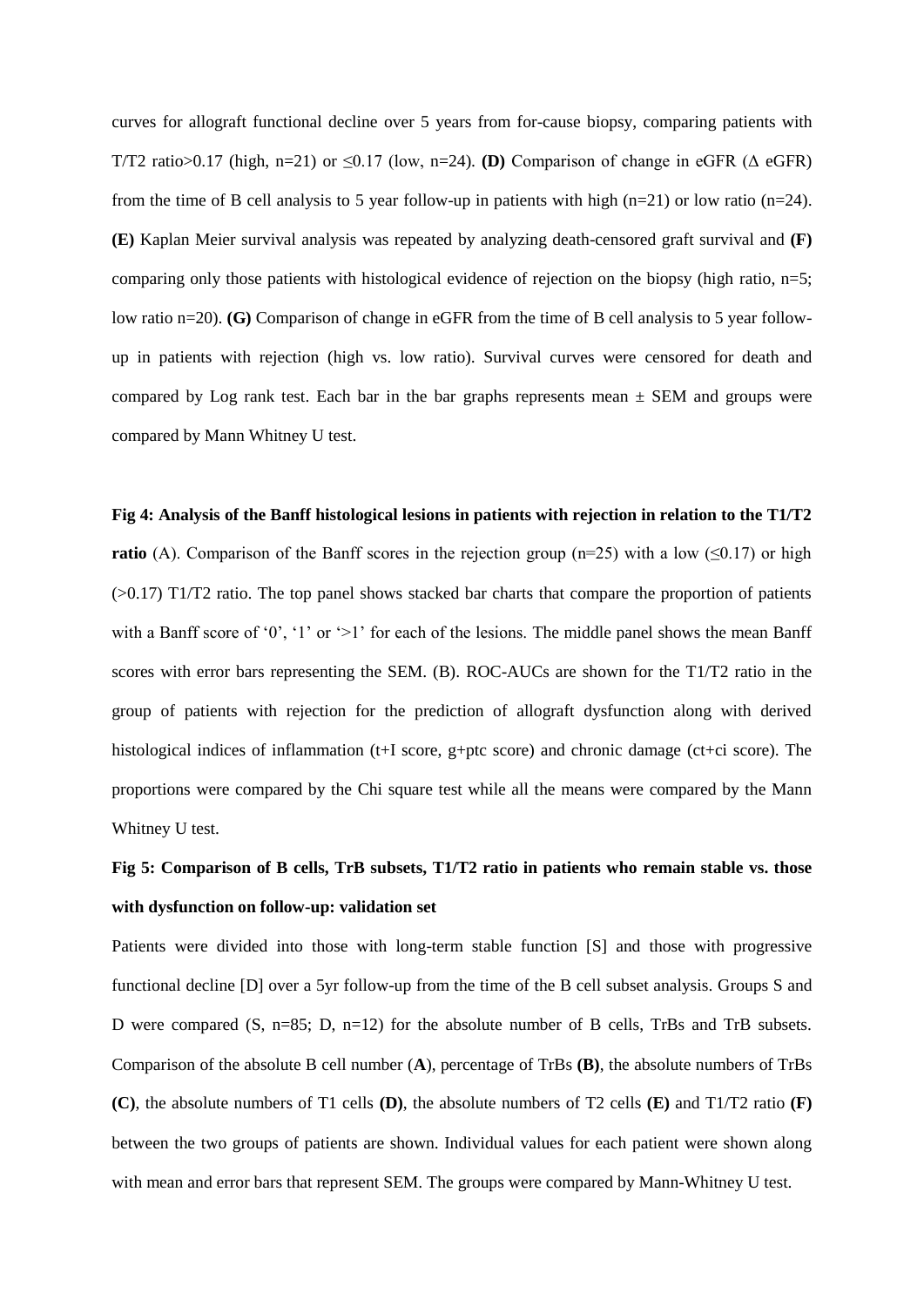# **Fig 6: T1/T2 ratio can help risk stratify clinically quiescent patients: results from the validation set**

**(A)** ROC curve analysis for T1/T2 ratio as a marker for allograft functional decline defined as either halving of eGFR or graft loss. **(B)** Comparison of T1/T2 ratio in patients with stable vs. graft dysfunction that shows the degree of overlap and the resultant sensitivity, specificity, positive and negative predictive value at the optimal cut-off of 0.17 defined by the AU-ROC. Patients were divided into those with high (n=56) or low (n=41) T1/T2 ratio based on the cut-off value of 0.17 **(C)** Kaplan Meier survival curves for allograft functional decline comparing patients with high or low ratio. **(D)** Kaplan Meier survival curves for death censored graft loss comparing patients with high or low ratio. **(E)** Comparison of change in eGFR (Δ eGFR) from the time of B cell analysis to 5 year follow-up in patients with high or low ratio. Survival curves were compared by Log rank test. Bar charts represent mean  $\pm$  SEM and groups compared by Mann Whitney U test.

# **Fig 7: T1/T2 ratio as a prognostic biomarker-comparison with DSA and eGFR: ROC curve analysis**

ROC curves with optimal sensitivity and specificity for eGFR at for-cause biopsy, DSA positivity and T1/T2 ratio in patients with late for-cause biopsy are shown in Fig A. ROC curve analysis with optimal sensitivity and specificity for baseline eGFR, DSA positivity and T1/T2 ratio in clinically quiescent patients with late for-cause biopsy is shown in Fig B.

# **Supplementary materials:**

# **Fig-S1: Comparison of IL-10, TNF-a and IL-10/TNF-a ratio between T1 and T2 subsets in renal transplant patients**

45 patients who underwent a for-cause biopsy had their TrB cells analyzed for the expression of IL-10, TNF-a and IL-10/TNF-a ratio at the time of the for-cause biopsy before any therapeutic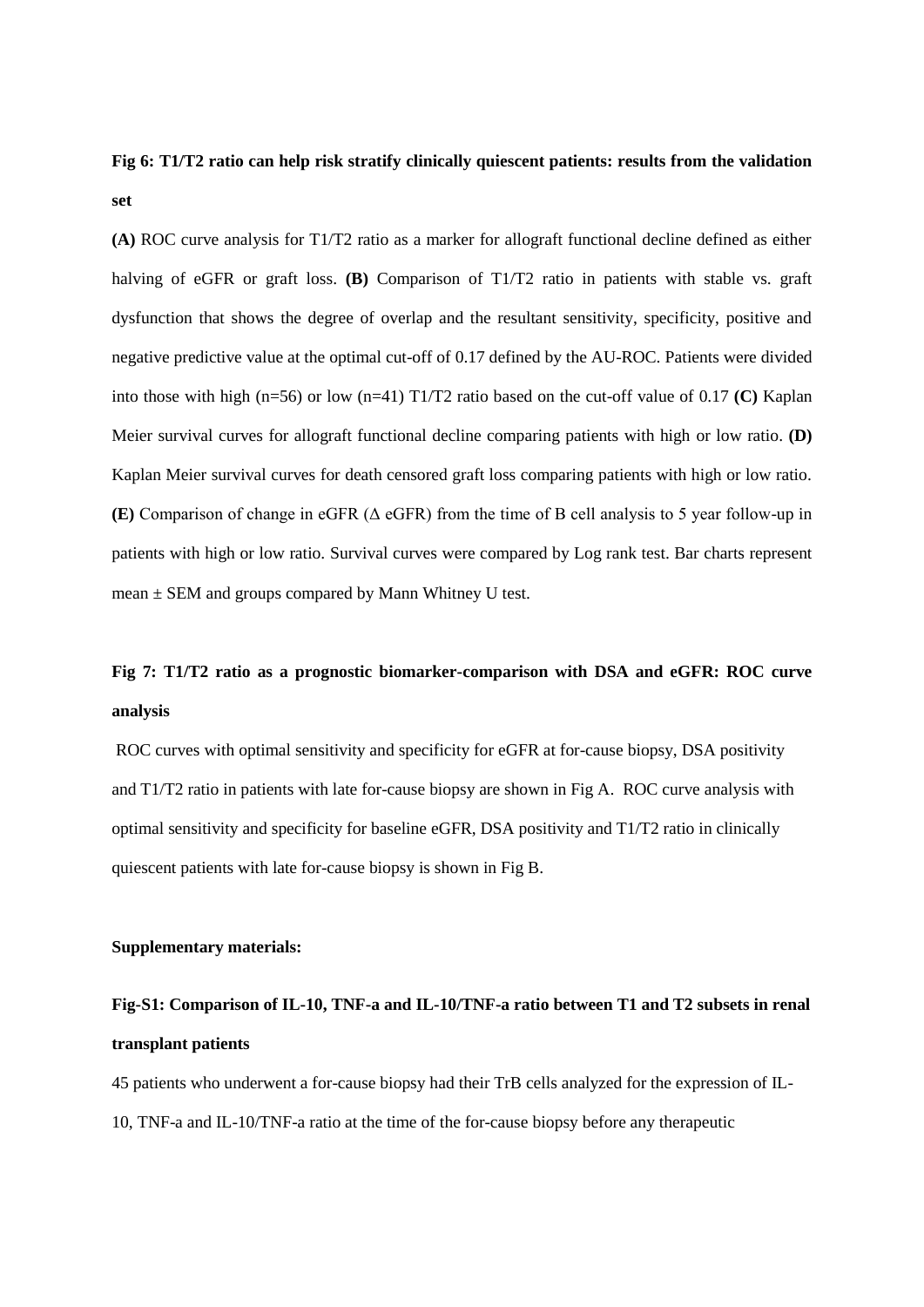intervention. The respective cytokines were compared between the T1 and T2 populations. The groups were compared by Mann Whitney-U test.

**Fig S2: Gating strategy for T1 and T2 cells and representative patients with high and low T1/T2 ratio**  Cells were analysed from B cell gate (CD19+)

**Fig S3: Comparison of TrB IL-10: TNF- ratio in Stable patients (S) vs allograft deterioration (D) after a for-cause biopsy**

p<0.0001, Mann Whitney U test

# **Fig S4: Comparison of Allograft dysfunction in patients with either low or high T1/T2 ratio stratified by the immunosuppression regimen: validation set**

Patients were divided into those with high or low T1/T2 ratio at a cut off of 0.17. Here rate of allograft dysfunction was analysed by Kaplan Meier method in patients who received alemtuzumab induction with tacrolimus monotherapy (A) and change in eGFR compared (B). The analysis was repeated in patients who received basiliximab induction with tacrolimus and MMF therapy (C and D). Death censored graft survival with stable function was analyzed from the date of B cell subset analysis. Curves were compared by Log rank test. The mean change in eGFR was calculated from the date of B cell analysis for 5 years. The groups were compared by Mann Whitney U test.

# **Fig S5: Correlation between eGFR and the TrB subsets**

Scatter plots demonstrating the correlation between T1/T2 ratio, absolute number of TrB, T1 and T2 subsets in the original patient cohort and the validation cohorts. Correlations analyzed by the Spearman's correlation coefficient

#### **Fig S6: Tacrolimus levels: training and validation sets**